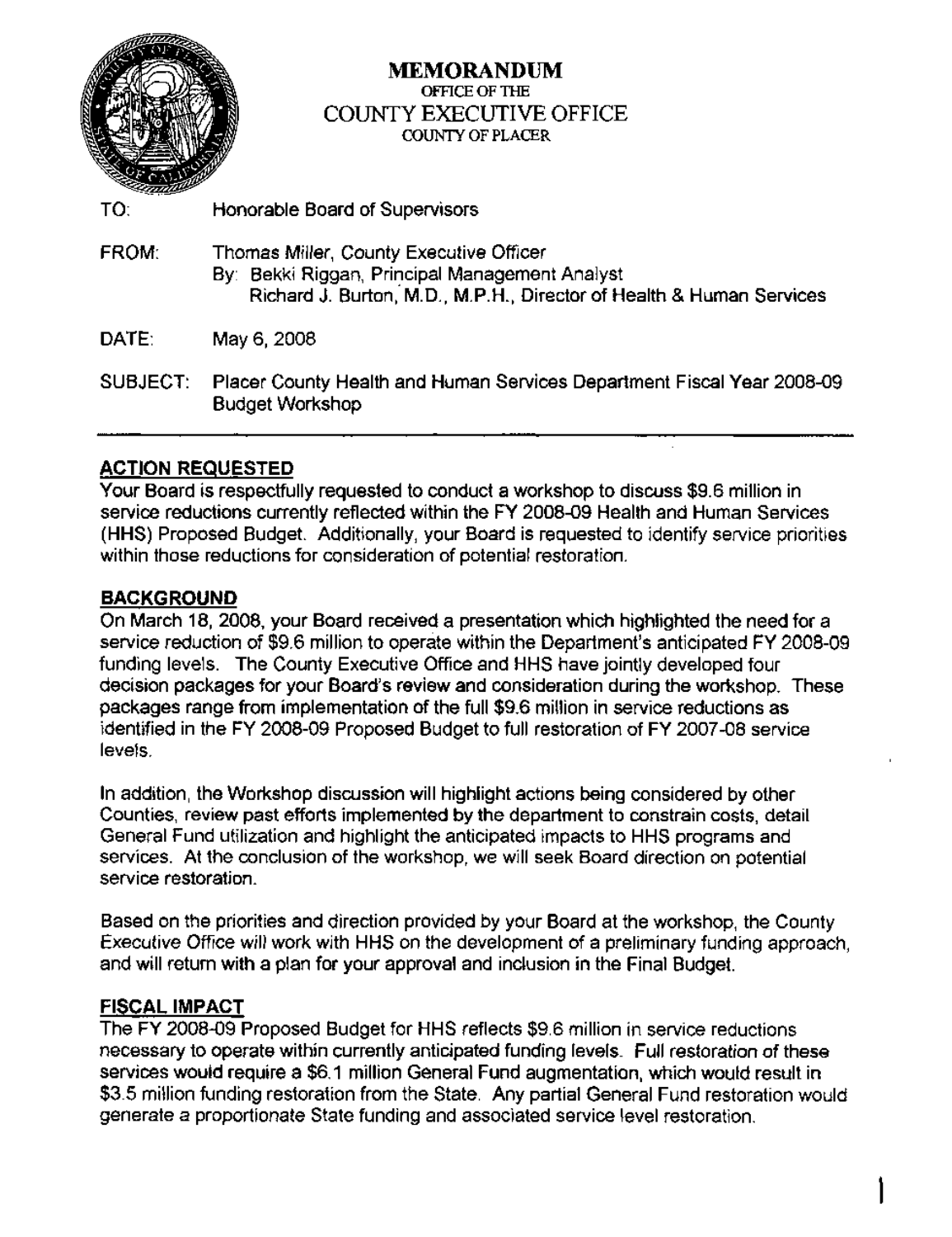# PLACER COUNTY Health and Human Services Workshop

County Executive Office I Health and Human Services May 6,2008

1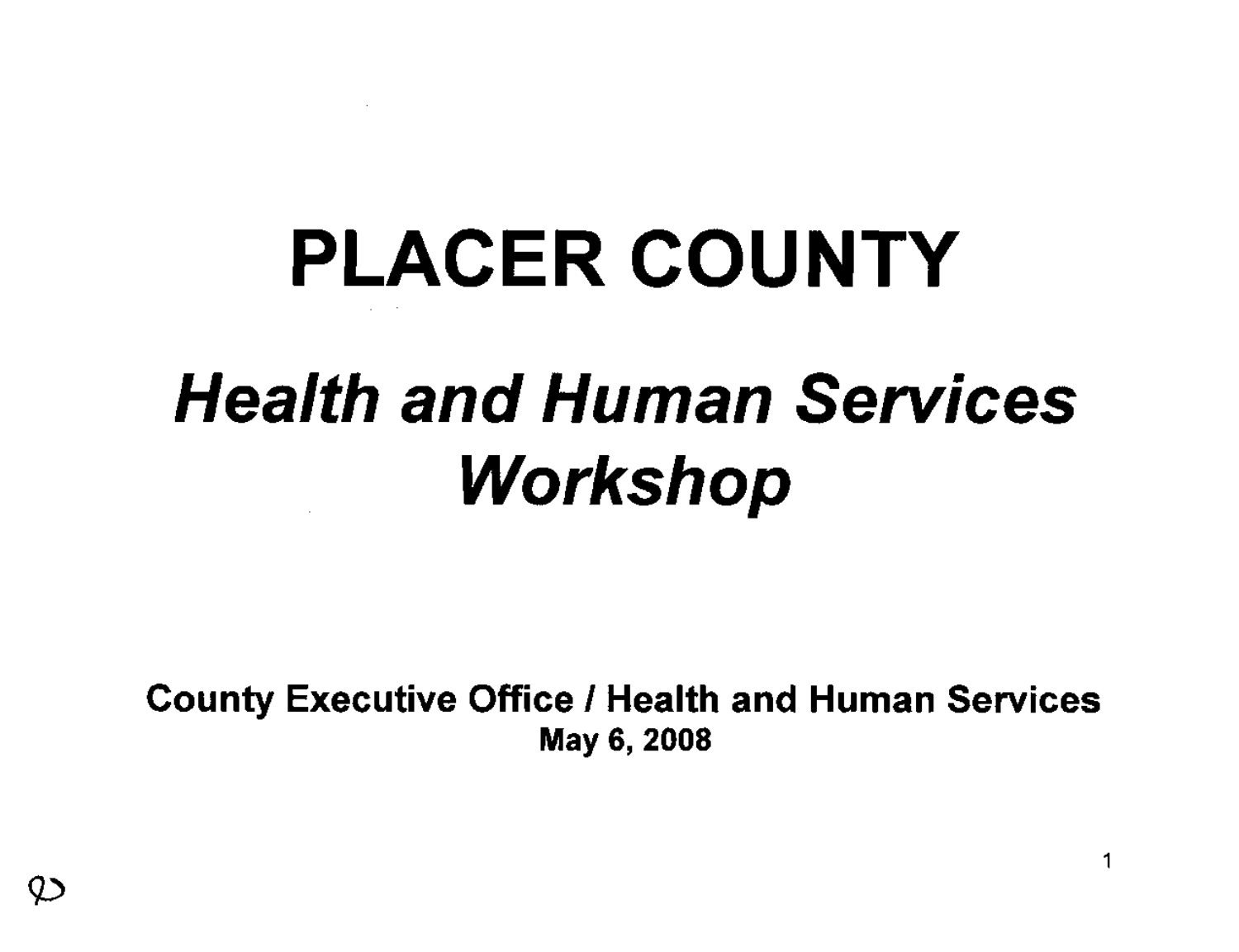## **Agenda for Today**

- $\sqrt{R}$  Review FY 2008-09 HHS Funding Concerns
- Actions Being Considered by Other Counties
- Actions Already Taken by Placer HHS
- ~GF **Utilization within** HHS
- Anticipated Program *I* Service Impact
- $\checkmark$  Consideration of Options
- BOS **Direction**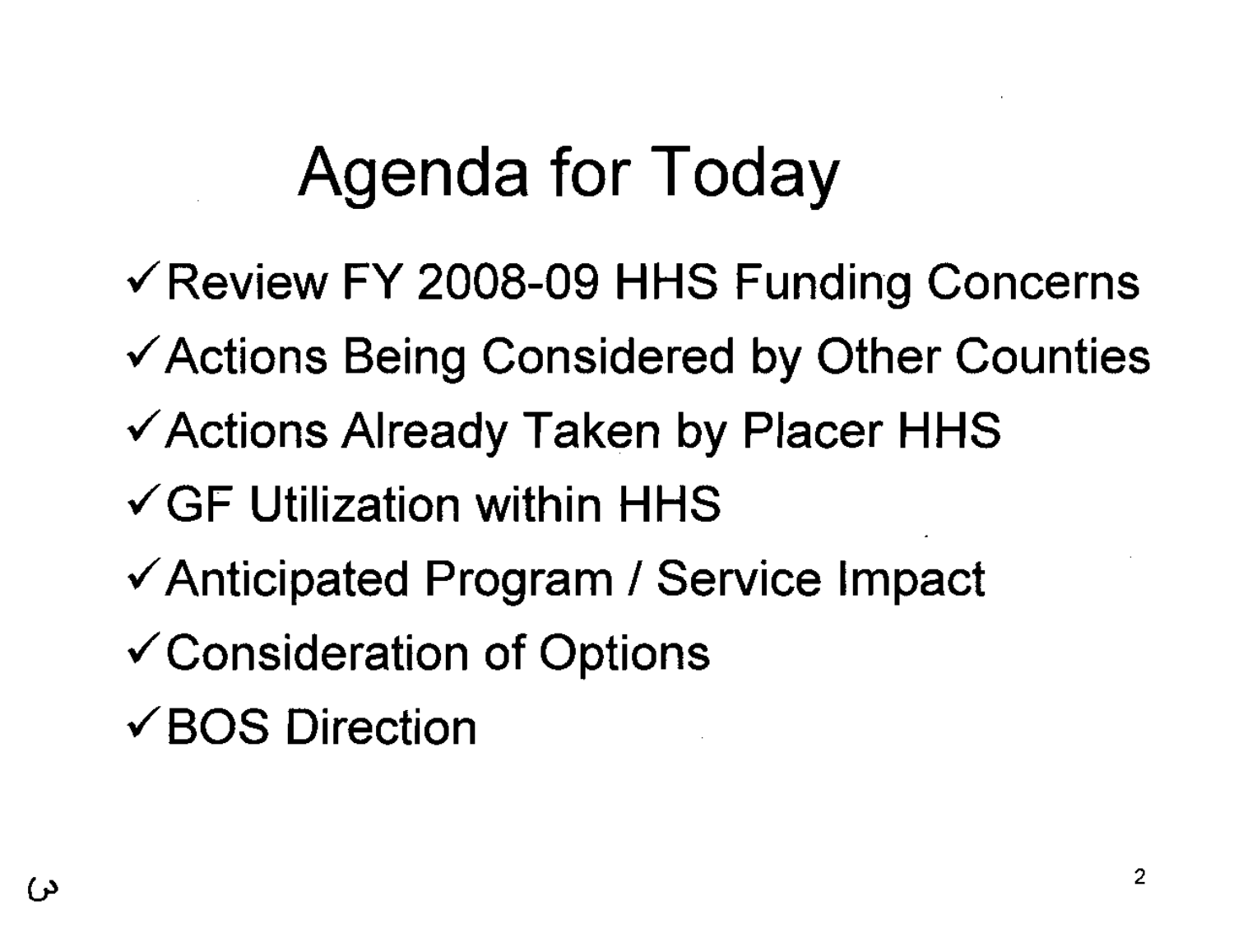### **Current HHS Funding Concerns**

- ✓ Review of HHS FY 08-09 Proposed Budget
- √\$9.6M Service Reduction Could Worsen in Governor's May Revise or Final Budget
- $\sqrt{7}$ <sup>th</sup> Year of Inadequate State / Federal **Funding for Mandated Services:**

≻\$5M/year - \$35M shortfall since 2001

√Increased Need for County General Fund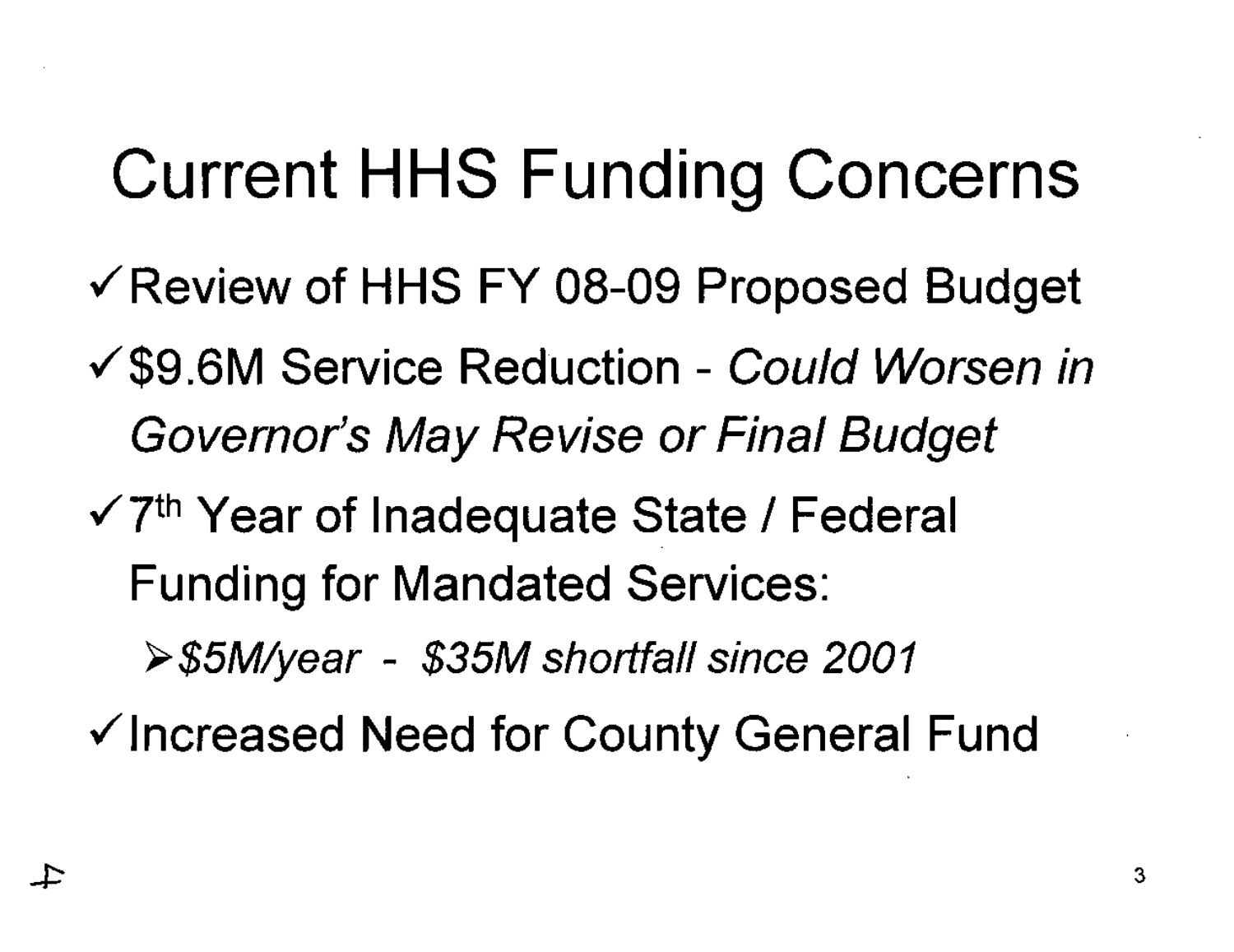## **County Budget News Stories**

- **"Solano supervisors seek fix for shortfall in health programs"** Vacaville Reporter, March 24, 2008
- **"Hard-pressed EI Dorado County plans cuts to health, other services"** Sacramento Bee, March 13, 2008
- **"County (Shasta) awaits lean year"** Redding Record Searchlight, April 4, 2008
- **"Budget ax swings across Santa Cruz County - services on** 'block" Mercury News, April 4, 2008
- **"Riverside County threatens to pull out** of" **Medi-Cal mental health program"** The Press-Enterprise, April 1, 2008
- **"County (Sacramento) starts work to shrink rising deficit"** Sacramento Bee, February 6, 2008
- **"Stanislaus County's poor facing health cuts"**
	- The Modesto Bee, March 18, 2008
- **"\$80 million in Los Angeles County health department cuts proposed"**
	- Los Angeles Daily News, March 28, 2008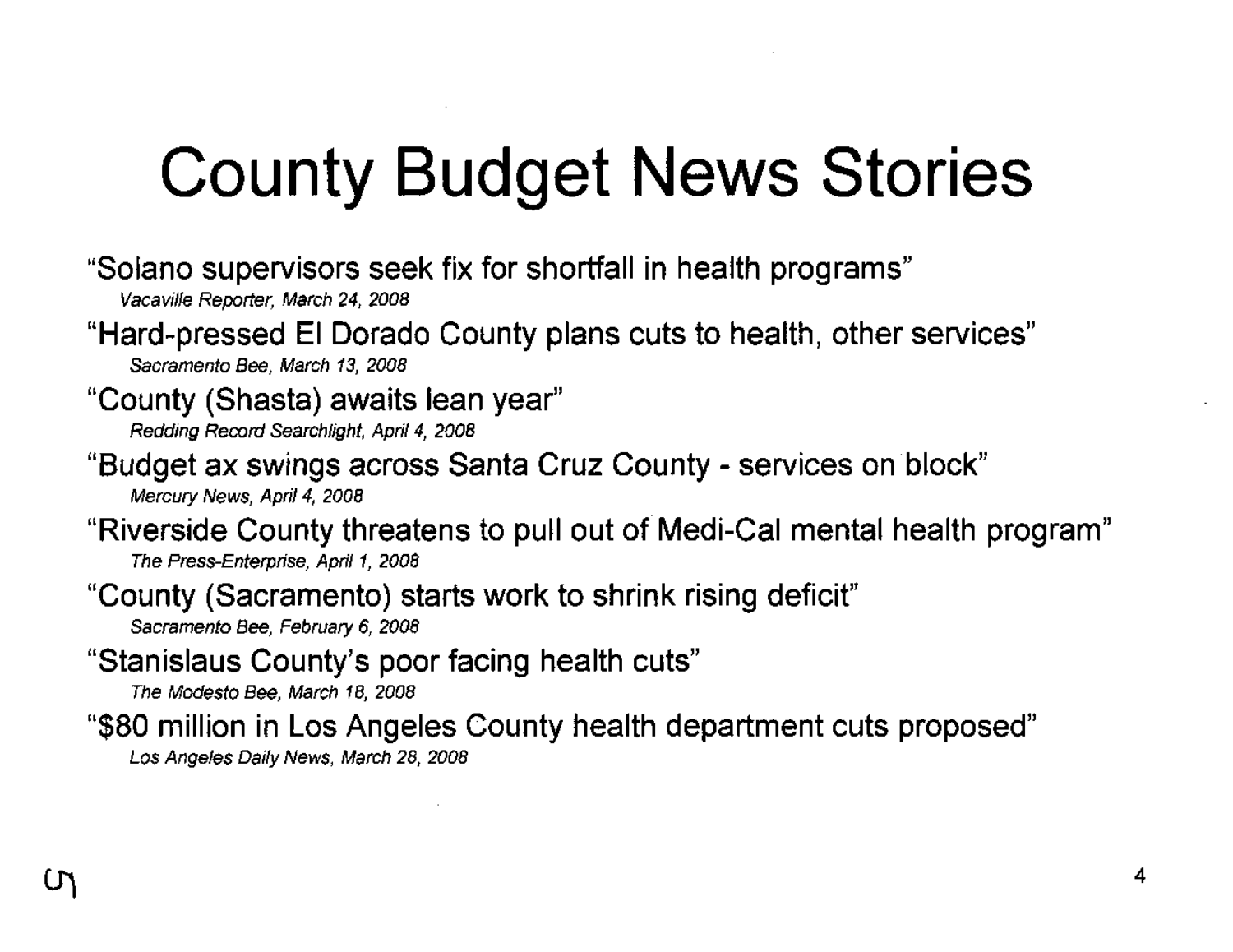## **Actions Other Counties Are Considering**

 $\checkmark$  Reducing Staff and Service Levels ~Seeking New Revenue Sources  $\checkmark$  Increasing Use of Private Contracts  $\checkmark$  Restructuring Responsibilities with State ~Conducting Hearings to Reduce Services ~Use **of Reserves**  $\checkmark$  Mandatory Time Off / Work Furloughs  $\checkmark$  Staff Layoffs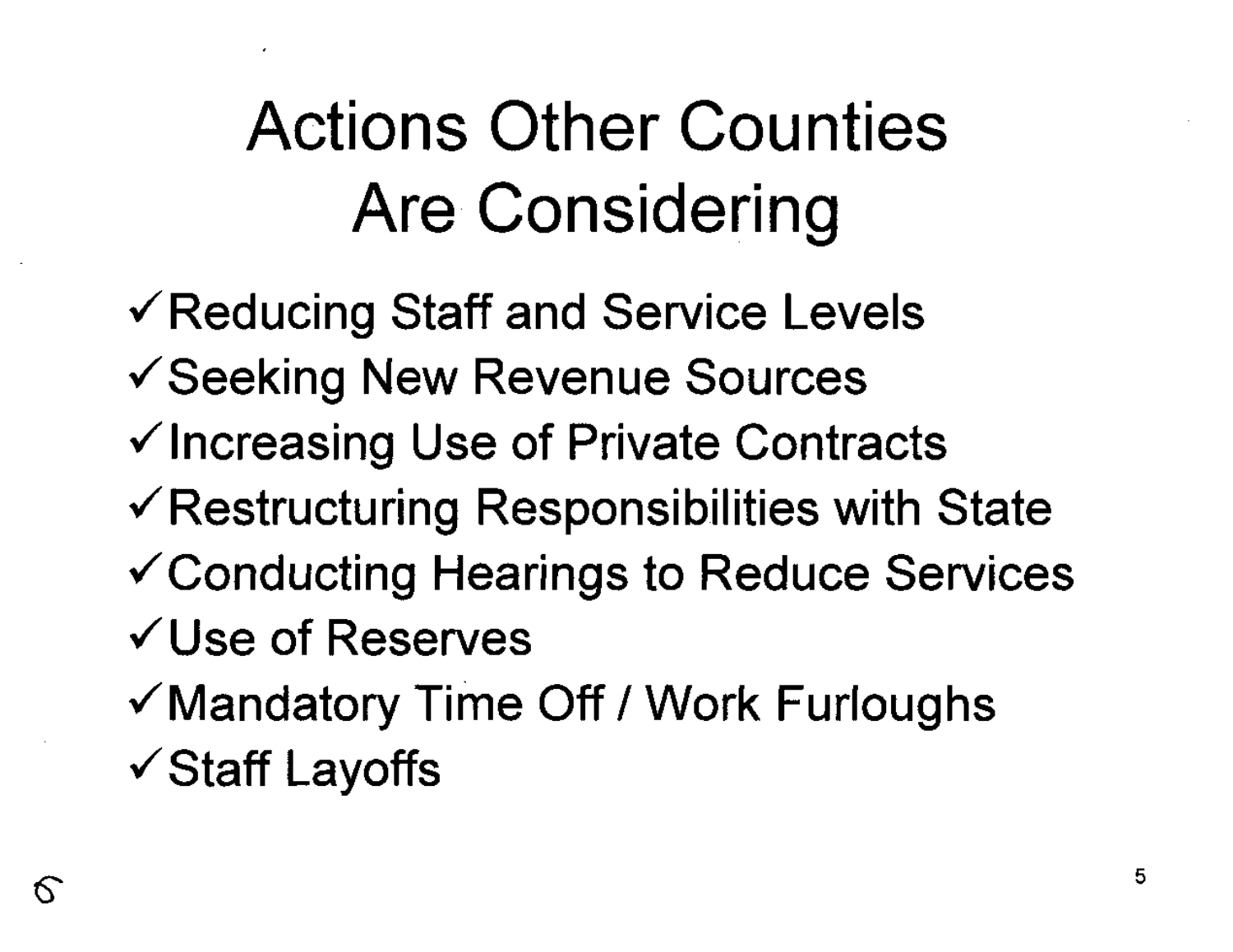### **Comparisons with Other Counties**

| $\begin{array}{l} \mathcal{L}^{\infty} \mathcal{L}^{\infty} \subset \mathbb{C}^{N+1} \setminus \mathbb{C}^{N-1} \setminus \mathbb{C}^{N-1} \\ \mathbb{C}^{N} \times \mathbb{C}^{N} \times \mathbb{C}^{N} \times \mathbb{C}^{N-1} \end{array}$                                                                                                                                                                           | Register                                                                                                                                                                                                                                                                                                                                                                                                                                                                                  | Ordiny Now  | Increases inc.                                                                | Nedro Viene    |
|-------------------------------------------------------------------------------------------------------------------------------------------------------------------------------------------------------------------------------------------------------------------------------------------------------------------------------------------------------------------------------------------------------------------------|-------------------------------------------------------------------------------------------------------------------------------------------------------------------------------------------------------------------------------------------------------------------------------------------------------------------------------------------------------------------------------------------------------------------------------------------------------------------------------------------|-------------|-------------------------------------------------------------------------------|----------------|
|                                                                                                                                                                                                                                                                                                                                                                                                                         | $\begin{array}{l} \displaystyle \bigotimes_{\mathcal{P}} \bigotimes_{\mathcal{P}} \mathcal{L}^{\infty} \bigotimes_{\mathcal{P}} \mathcal{L}^{\infty} \bigotimes_{\mathcal{P}} \mathcal{L}^{\infty} \bigotimes_{\mathcal{P}} \mathcal{L}^{\infty} \bigotimes_{\mathcal{P}} \mathcal{L}^{\infty} \bigotimes_{\mathcal{P}} \mathcal{L}^{\infty} \bigotimes_{\mathcal{P}} \mathcal{L}^{\infty} \bigotimes_{\mathcal{P}} \mathcal{L}^{\infty} \bigotimes_{\mathcal{P}} \mathcal{L}^{\infty} \$ | LÀ IMBITULO | Talluwitan el                                                                 | Rusyonsibility |
|                                                                                                                                                                                                                                                                                                                                                                                                                         | Service Levels                                                                                                                                                                                                                                                                                                                                                                                                                                                                            | Sources     | Privato                                                                       | With State     |
|                                                                                                                                                                                                                                                                                                                                                                                                                         |                                                                                                                                                                                                                                                                                                                                                                                                                                                                                           |             | $\mathbb{C}^{\infty}_{\mathbb{C}}$ , where $\mathbb{C}^{\infty}_{\mathbb{C}}$ |                |
| W. Warehouse                                                                                                                                                                                                                                                                                                                                                                                                            | X                                                                                                                                                                                                                                                                                                                                                                                                                                                                                         |             |                                                                               |                |
| $\mathbb{R}^{n \times n}$                                                                                                                                                                                                                                                                                                                                                                                               | X                                                                                                                                                                                                                                                                                                                                                                                                                                                                                         |             |                                                                               |                |
| Tuos Arrywing                                                                                                                                                                                                                                                                                                                                                                                                           | $\nabla\cdot\mathbf{Z}$<br>ΰŵ.                                                                                                                                                                                                                                                                                                                                                                                                                                                            | X           | 忽                                                                             |                |
| Alexin                                                                                                                                                                                                                                                                                                                                                                                                                  | X                                                                                                                                                                                                                                                                                                                                                                                                                                                                                         |             |                                                                               |                |
| <u>Time and</u>                                                                                                                                                                                                                                                                                                                                                                                                         | X                                                                                                                                                                                                                                                                                                                                                                                                                                                                                         |             |                                                                               |                |
| <b>Placer</b>                                                                                                                                                                                                                                                                                                                                                                                                           | Χ                                                                                                                                                                                                                                                                                                                                                                                                                                                                                         | х           | χ                                                                             | χ              |
| <b>Ramaresich</b>                                                                                                                                                                                                                                                                                                                                                                                                       | X                                                                                                                                                                                                                                                                                                                                                                                                                                                                                         |             |                                                                               | X              |
| $\begin{array}{l} \mathbb{S}^3 \oplus \mathbb{S}^3 \oplus \mathbb{S}^3 \oplus \mathbb{S}^3 \oplus \mathbb{S}^3 \oplus \mathbb{S}^3 \oplus \mathbb{S}^3 \oplus \mathbb{S}^3 \oplus \mathbb{S}^3 \oplus \mathbb{S}^3 \oplus \mathbb{S}^3 \oplus \mathbb{S}^3 \oplus \mathbb{S}^3 \oplus \mathbb{S}^3 \oplus \mathbb{S}^3 \oplus \mathbb{S}^3 \oplus \mathbb{S}^3 \oplus \mathbb{S}^3 \oplus \mathbb{S}^3 \oplus \mathbb{$ | X                                                                                                                                                                                                                                                                                                                                                                                                                                                                                         |             |                                                                               |                |
| San<br>Pranctisca                                                                                                                                                                                                                                                                                                                                                                                                       | X                                                                                                                                                                                                                                                                                                                                                                                                                                                                                         |             |                                                                               |                |
| Samta Circa                                                                                                                                                                                                                                                                                                                                                                                                             | X                                                                                                                                                                                                                                                                                                                                                                                                                                                                                         |             |                                                                               |                |
| Birasia                                                                                                                                                                                                                                                                                                                                                                                                                 | X                                                                                                                                                                                                                                                                                                                                                                                                                                                                                         |             |                                                                               |                |
| a <sup>nd</sup> ermasifolita                                                                                                                                                                                                                                                                                                                                                                                            | X                                                                                                                                                                                                                                                                                                                                                                                                                                                                                         |             |                                                                               |                |
| a Tinggi                                                                                                                                                                                                                                                                                                                                                                                                                | $\gamma g$<br>安久                                                                                                                                                                                                                                                                                                                                                                                                                                                                          |             |                                                                               |                |

**Data Source: CSAC Newsroom website and Digital Clipping Service**

-1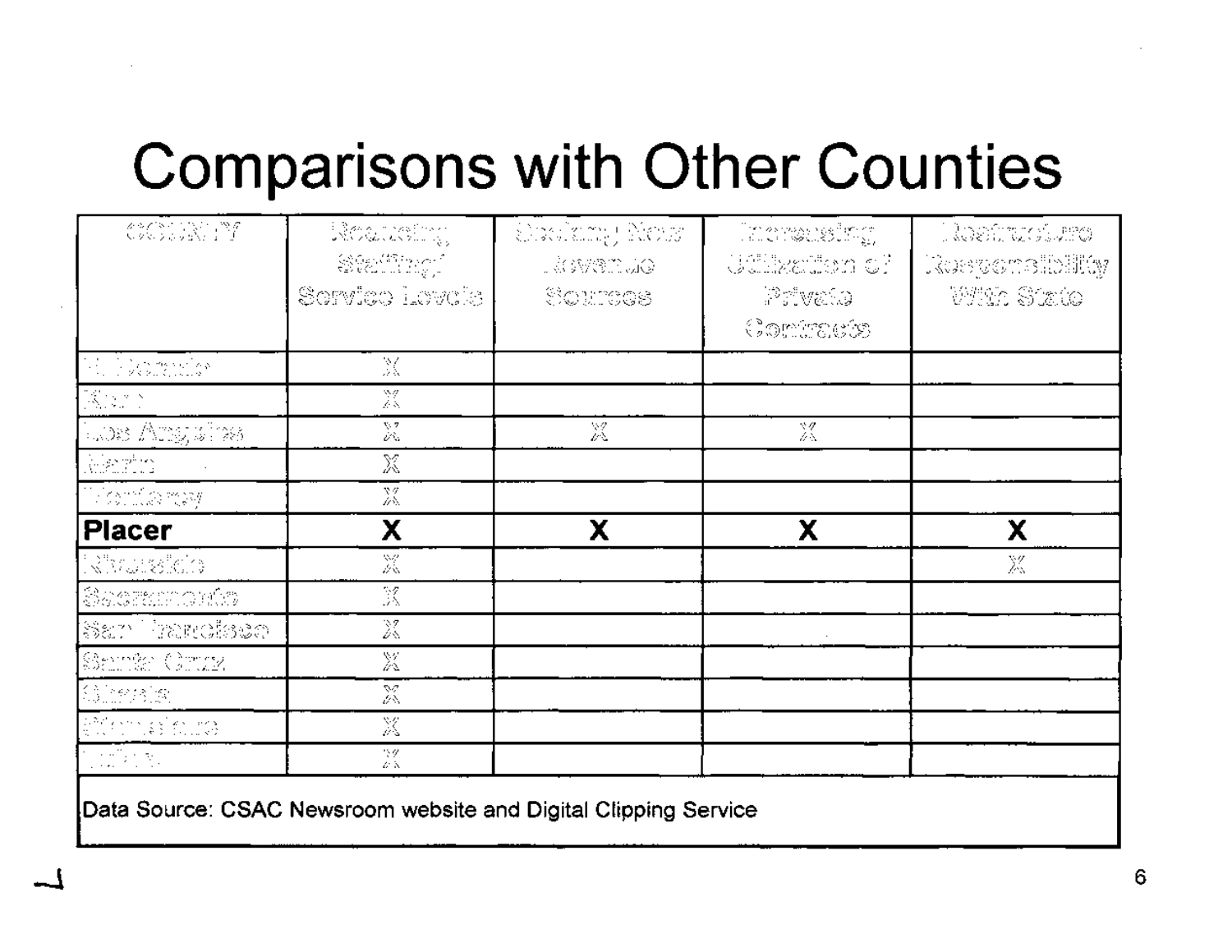### **Comparisons with Other Counties**

| $\label{eq:G2} \begin{array}{l} \mathcal{C}_{12} \times \mathcal{C}_{12} \times \mathcal{C}_{12} \times \mathcal{C}_{21} \times \mathcal{C}_{22} \times \mathcal{C}_{21} \times \mathcal{C}_{22} \times \mathcal{C}_{21} \times \mathcal{C}_{22} \times \mathcal{C}_{21} \times \mathcal{C}_{22} \times \mathcal{C}_{21} \times \mathcal{C}_{22} \times \mathcal{C}_{21} \times \mathcal{C}_{22} \times \mathcal{C}_{21} \times \mathcal{C}_{22} \times \mathcal{C}_{21} \times \mathcal{C}_{2$ | Mandalony                                                                                                                                                                                                                                                                                                                                                                                                                                                                                                                                                                                                                                                                                                                         | 5.522       | $\left[ \mathcal{L}(\mathcal{Y}(\mathcal{Y}^{(2)})) \right]$ | Hoarings &                      |
|-------------------------------------------------------------------------------------------------------------------------------------------------------------------------------------------------------------------------------------------------------------------------------------------------------------------------------------------------------------------------------------------------------------------------------------------------------------------------------------------------|-----------------------------------------------------------------------------------------------------------------------------------------------------------------------------------------------------------------------------------------------------------------------------------------------------------------------------------------------------------------------------------------------------------------------------------------------------------------------------------------------------------------------------------------------------------------------------------------------------------------------------------------------------------------------------------------------------------------------------------|-------------|--------------------------------------------------------------|---------------------------------|
|                                                                                                                                                                                                                                                                                                                                                                                                                                                                                                 | $\begin{array}{l} \left\langle \left\langle \left\langle \right\rangle \right\rangle \right\rangle _{1}^{2}g_{\mu }^{2}\left\langle \left\langle \left\langle \right\rangle \right\rangle \right\rangle \left\langle \left\langle \left\langle \right\rangle \right\rangle \right\rangle \left\langle \left\langle \left\langle \right\rangle \right\rangle \right\rangle \left\langle \left\langle \left\langle \right\rangle \right\rangle \left\langle \left\langle \left\langle \right\rangle \right\rangle \right\rangle \left\langle \left\langle \left\langle \right\rangle \right\rangle \right\rangle \left\langle \left\langle \left\langle \right\rangle \right\rangle \right\rangle \left\langle \left\langle \left\$ | Dasarves    |                                                              | Reduct                          |
|                                                                                                                                                                                                                                                                                                                                                                                                                                                                                                 | $\mathbb{H} \subseteq \mathbb{Z}^n \otimes \mathbb{Z}^n \otimes \mathbb{Z}^n$                                                                                                                                                                                                                                                                                                                                                                                                                                                                                                                                                                                                                                                     |             |                                                              | Servisos                        |
| $\bigcup_{i=1}^{m+n-1}\bigcup_{i=1}^{m}\bigcup_{j=1}^{m}\bigcup_{i=1}^{m+n}\bigcup_{j=1}^{m+n}\bigcup_{j=1}^{m+n}\bigcup_{i=1}^{m+n}\bigcup_{j=1}^{m+n}\bigcup_{j=1}^{m+n}\bigcup_{j=1}^{m+n}\bigcup_{j=1}^{m+n}\bigcup_{j=1}^{m+n}\bigcup_{j=1}^{m+n}\bigcup_{j=1}^{m+n}\bigcup_{j=1}^{m+n}\bigcup_{j=1}^{m+n}\bigcup_{j=1}^{m+n}\bigcup_{j=1}^{m+n}\bigcup_{j=1}^{m+n}\bigcup_{j=1}^{m+n$                                                                                                     |                                                                                                                                                                                                                                                                                                                                                                                                                                                                                                                                                                                                                                                                                                                                   |             | X                                                            | X                               |
| KOTT.                                                                                                                                                                                                                                                                                                                                                                                                                                                                                           |                                                                                                                                                                                                                                                                                                                                                                                                                                                                                                                                                                                                                                                                                                                                   | 1522<br>έŵ. |                                                              |                                 |
| $\left\{ \begin{array}{ll} \cos\phi(x) & \cos\phi(x) \\ \cos\phi(x) & \cos\phi(x) \\ \cos\phi(x) & \cos\phi(x) \end{array} \right\}$                                                                                                                                                                                                                                                                                                                                                            |                                                                                                                                                                                                                                                                                                                                                                                                                                                                                                                                                                                                                                                                                                                                   |             |                                                              |                                 |
| Geratian<br>Anti-Anti-An                                                                                                                                                                                                                                                                                                                                                                                                                                                                        |                                                                                                                                                                                                                                                                                                                                                                                                                                                                                                                                                                                                                                                                                                                                   |             | X                                                            |                                 |
| $\label{eq:2} \begin{array}{c} \left\langle \sigma(x,y) \right\rangle_{\mathcal{S}} \stackrel{\text{def}}{=} \left\langle \sigma(x,y) \right\rangle_{\mathcal{S}} \stackrel{\text{def}}{=} \left\langle \sigma(x,y) \right\rangle_{\mathcal{S}} \\ \left\langle \sigma(x,y) \right\rangle_{\mathcal{S}} \stackrel{\text{def}}{=} \left\langle \sigma(x,y) \right\rangle_{\mathcal{S}} \stackrel{\text{def}}{=} \left\langle \sigma(x,y) \right\rangle_{\mathcal{S}} \end{array}$                |                                                                                                                                                                                                                                                                                                                                                                                                                                                                                                                                                                                                                                                                                                                                   | X           |                                                              |                                 |
| <b>Placer</b>                                                                                                                                                                                                                                                                                                                                                                                                                                                                                   |                                                                                                                                                                                                                                                                                                                                                                                                                                                                                                                                                                                                                                                                                                                                   | χ           | X <sub>2</sub>                                               | X?                              |
| $\sum_{i=1}^{n-1} \frac{1}{\lambda_i} \sum_{i=1}^{n-1} \frac{1}{\lambda_i} \sum_{i=1}^{n-1} \frac{1}{\lambda_i} \sum_{i=1}^{n-1} \frac{1}{\lambda_i} \sum_{i=1}^{n-1} \frac{1}{\lambda_i} \sum_{i=1}^{n-1} \frac{1}{\lambda_i} \sum_{i=1}^{n-1} \frac{1}{\lambda_i} \sum_{i=1}^{n-1} \frac{1}{\lambda_i} \sum_{i=1}^{n-1} \frac{1}{\lambda_i} \sum_{i=1}^{n-1} \frac{1}{\lambda_i} \sum_{i=1}^{n-$                                                                                              |                                                                                                                                                                                                                                                                                                                                                                                                                                                                                                                                                                                                                                                                                                                                   | W<br>άŘ.    |                                                              |                                 |
| $\begin{array}{l} \mathbb{L} \left( \sum_{i=1}^n \sum_{j=1}^n \sum_{j=1}^n \sum_{j=1}^n \sum_{j=1}^n \sum_{j=1}^n \sum_{j=1}^n \sum_{j=1}^n \sum_{j=1}^n \sum_{j=1}^n \sum_{j=1}^n \sum_{j=1}^n \sum_{j=1}^n \sum_{j=1}^n \sum_{j=1}^n \sum_{j=1}^n \sum_{j=1}^n \sum_{j=1}^n \sum_{j=1}^n \sum_{j=1}^n \sum_{j=1}^n \sum_{j=1}^n \sum_{j=1$                                                                                                                                                    |                                                                                                                                                                                                                                                                                                                                                                                                                                                                                                                                                                                                                                                                                                                                   |             |                                                              |                                 |
| San Hanelseo                                                                                                                                                                                                                                                                                                                                                                                                                                                                                    | X                                                                                                                                                                                                                                                                                                                                                                                                                                                                                                                                                                                                                                                                                                                                 | 篜           | X                                                            |                                 |
| Same Court                                                                                                                                                                                                                                                                                                                                                                                                                                                                                      |                                                                                                                                                                                                                                                                                                                                                                                                                                                                                                                                                                                                                                                                                                                                   | 篜           |                                                              |                                 |
| $\sum_{\mathbf{y} \in \mathcal{Y}} \sum_{\mathbf{y} \in \mathcal{Y}} \mathbb{E}_{\mathbf{y}} \left[ \sum_{\mathbf{y} \in \mathcal{Y}} \mathbb{E}_{\mathbf{y}} \left[ \sum_{\mathbf{y} \in \mathcal{Y}} \mathbb{E}_{\mathbf{y}} \left[ \sum_{\mathbf{y} \in \mathcal{Y}} \mathbb{E}_{\mathbf{y}} \right] \right] \right]$                                                                                                                                                                        |                                                                                                                                                                                                                                                                                                                                                                                                                                                                                                                                                                                                                                                                                                                                   | en<br>Den   | Ng.<br>$\mathbf{v} = \mathbf{v}$                             |                                 |
| $\mathbb{S}(\mathbb{M}_2)$ , where $\mathbb{S}$                                                                                                                                                                                                                                                                                                                                                                                                                                                 |                                                                                                                                                                                                                                                                                                                                                                                                                                                                                                                                                                                                                                                                                                                                   |             |                                                              | 84<br>$\mathcal{L}^{\mu}\Delta$ |
| the control is a<br>$\mathbf{u}(\mathbf{z} \mathbf{z}) = \mathbf{u}(\mathbf{z} \mathbf{z}) + \mathbf{z}(\mathbf{z})$                                                                                                                                                                                                                                                                                                                                                                            |                                                                                                                                                                                                                                                                                                                                                                                                                                                                                                                                                                                                                                                                                                                                   |             |                                                              | X                               |

Data Source: CSAC Newsroom website and Digital Clipping Service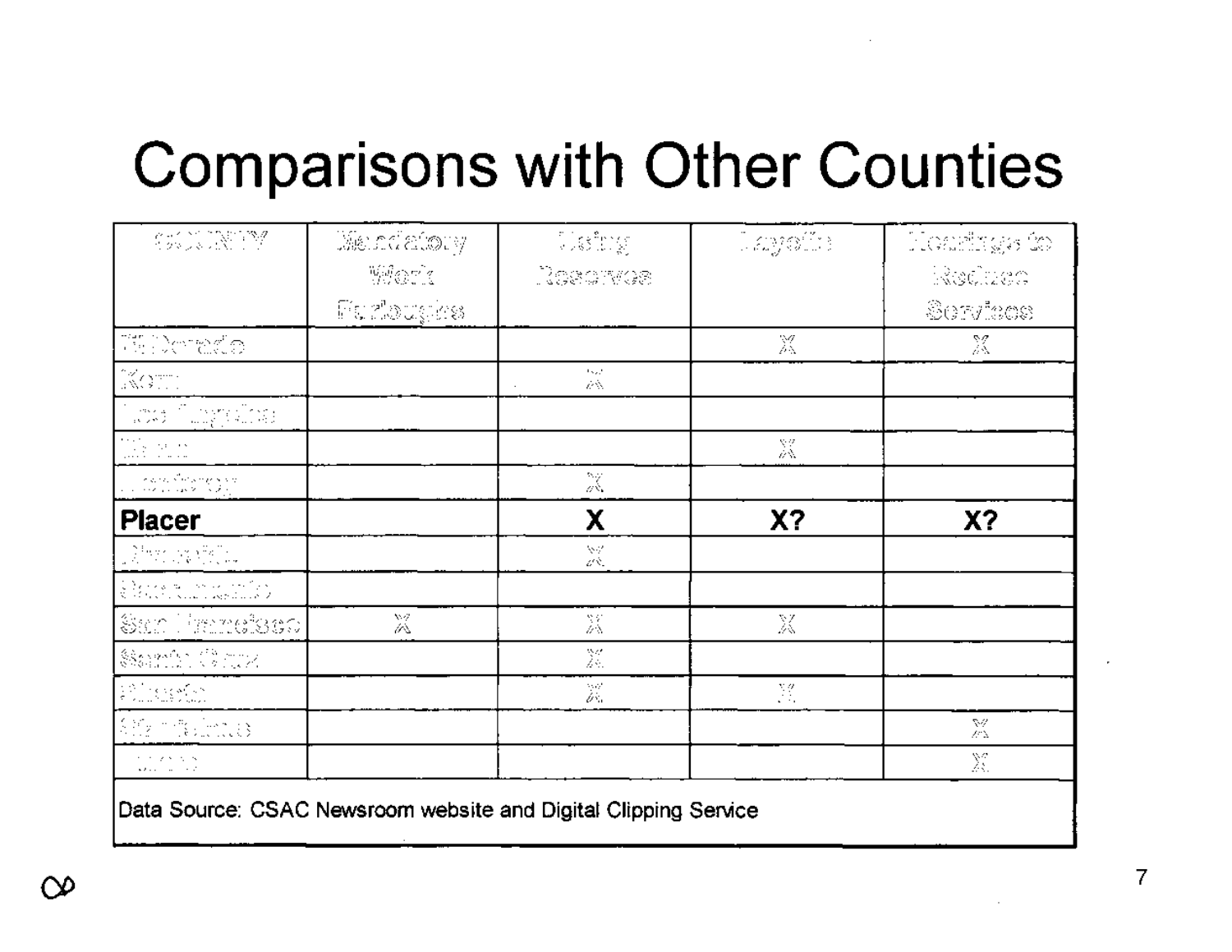## Actions Placer County HHS Has Already Taken

- $\checkmark$  Reduced Staffing Through Attrition and Maintaining Vacancies
- ./Reduced Service Levels and Increased Staff / Client Caseloads
- ./Changes in Service Delivery Models
- ./Sought *I* Received New Revenue Sources
- $\checkmark$  Extensive Use of Private Contracts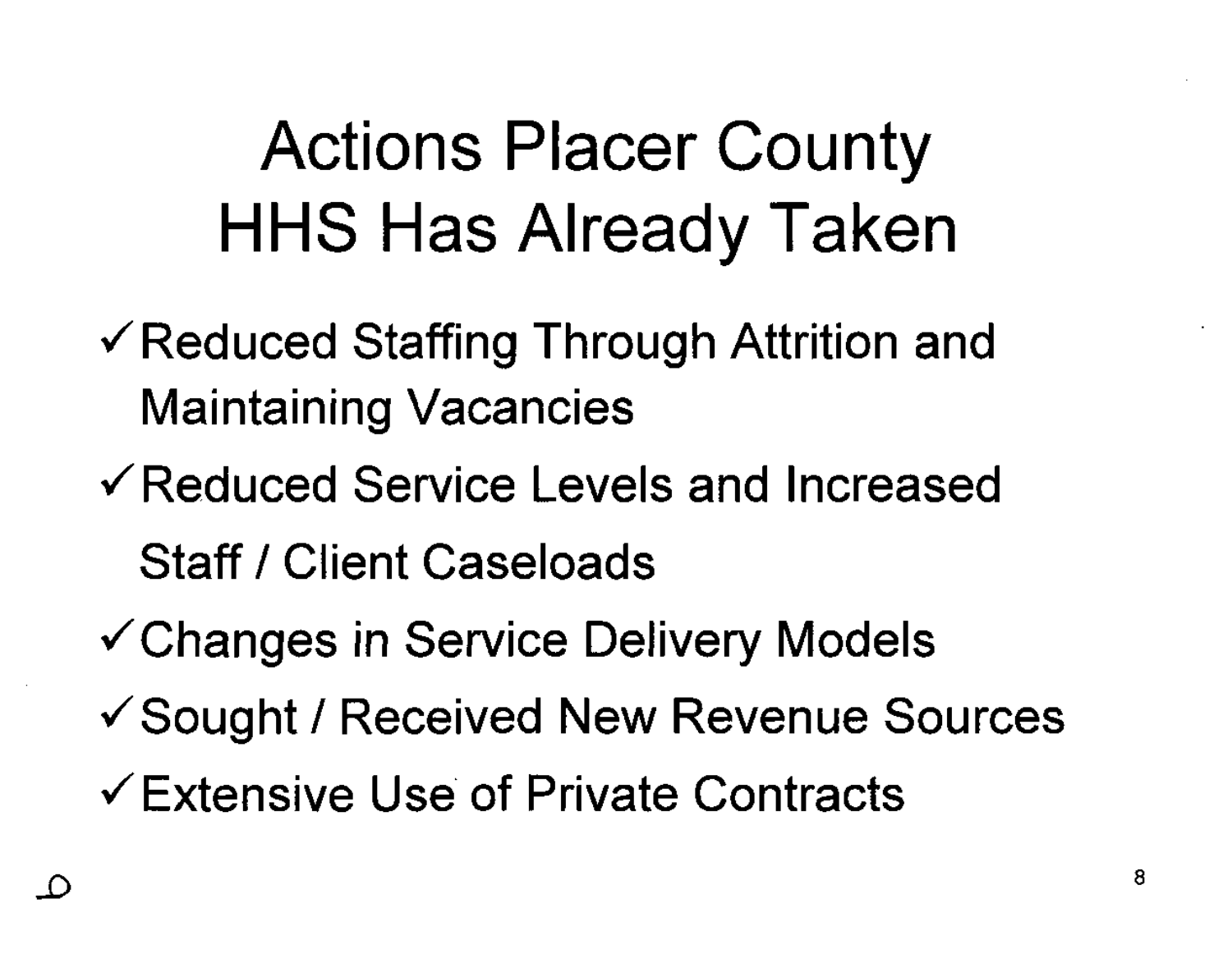### **Expenditures Per Capita**



9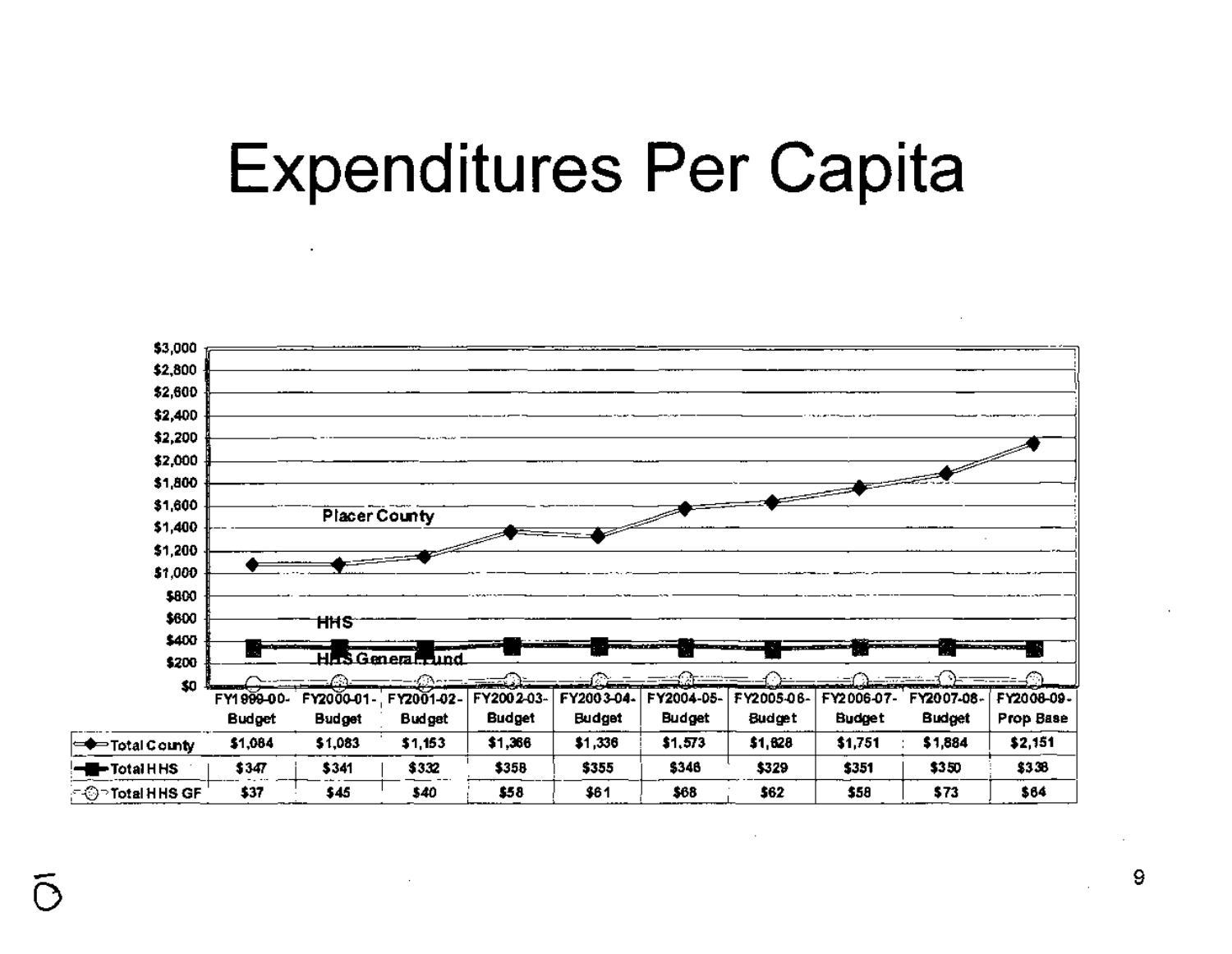### **Staffing Trends**



The FY 2008-09 Proposed Budget reflects a 33% reduction in  $\blacktriangleright$ per capita staffing over the past nine years.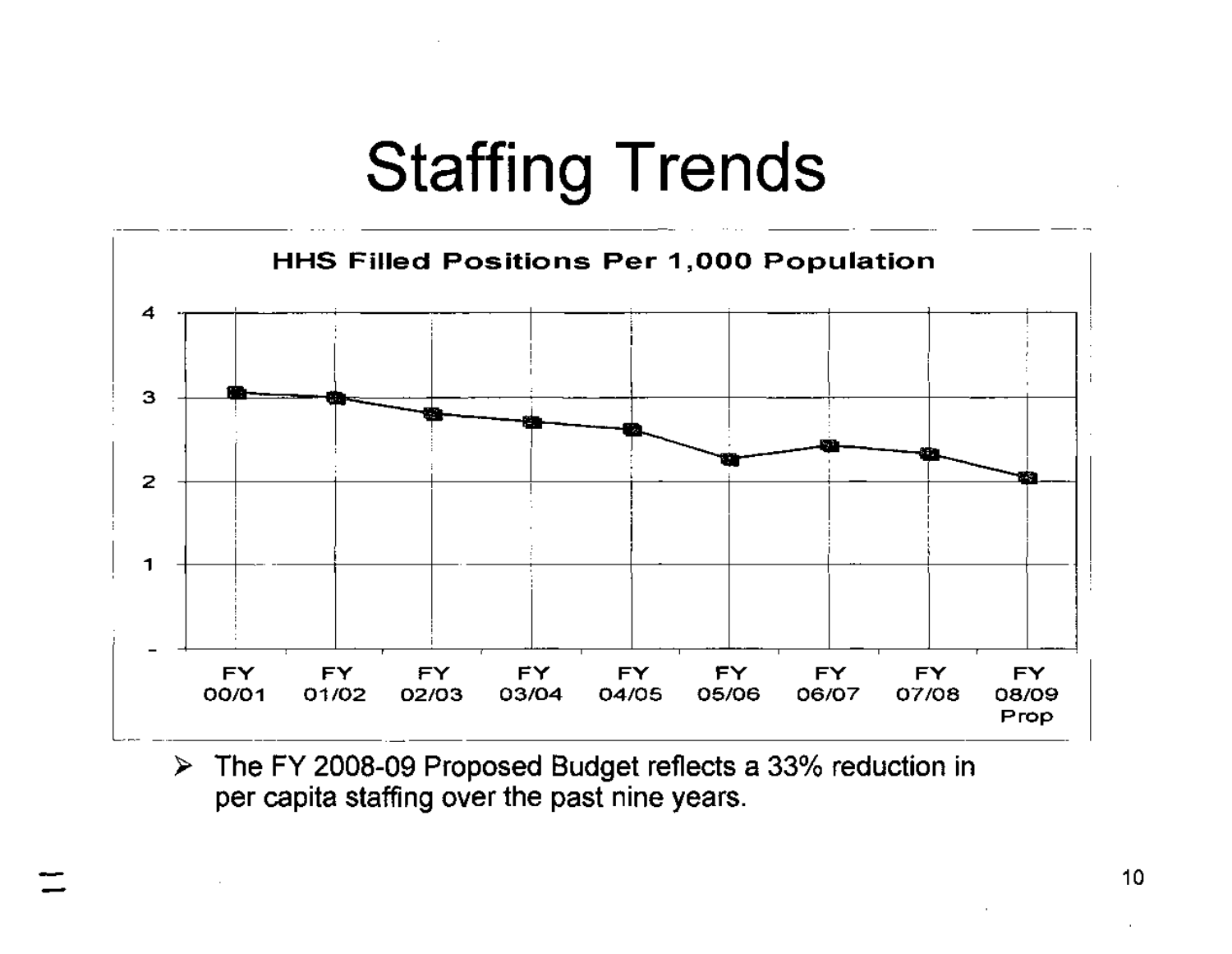## **Contract and County Staff Delivered Services**



 $\tilde{\varphi}$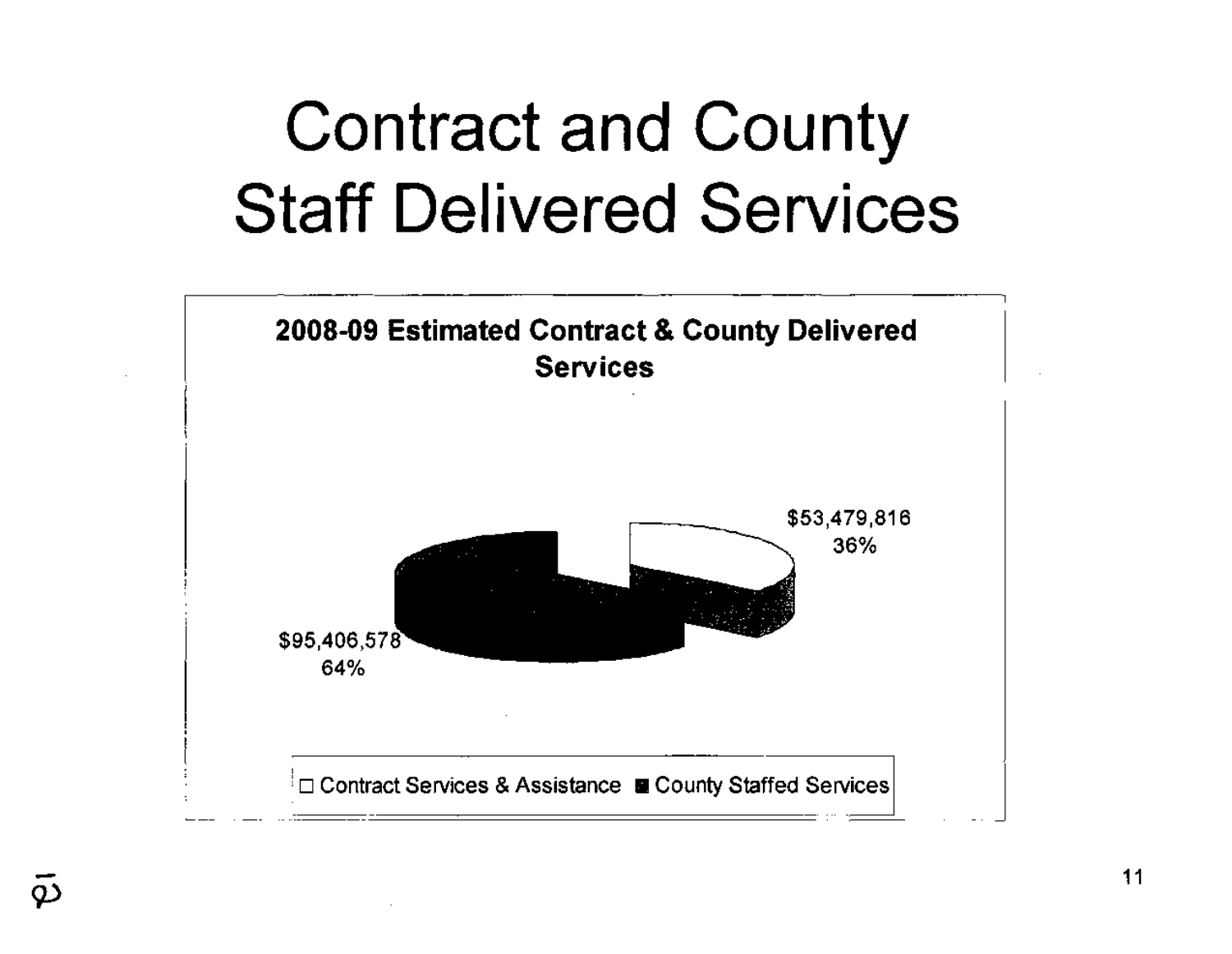### **HHS Expenditures, Revenues** and General Fund Contribution

(in millions)

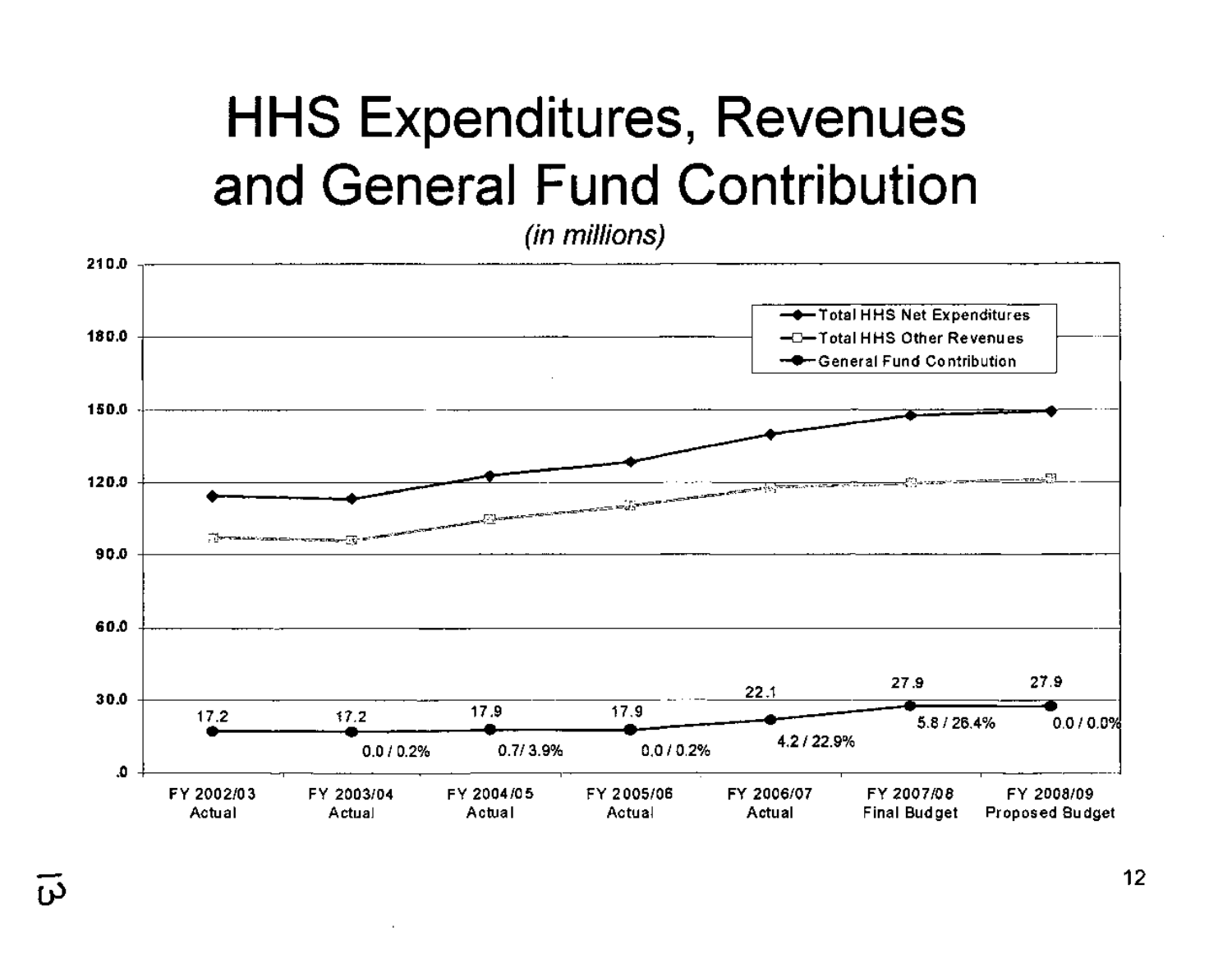### **HHS General Fund Contribution Budget Comparison to CPI**

(in millions)



Note: Adjustments were made to the GF contribution level to reflect recent accounting shifts for IT costs and increased OPEB costs.

下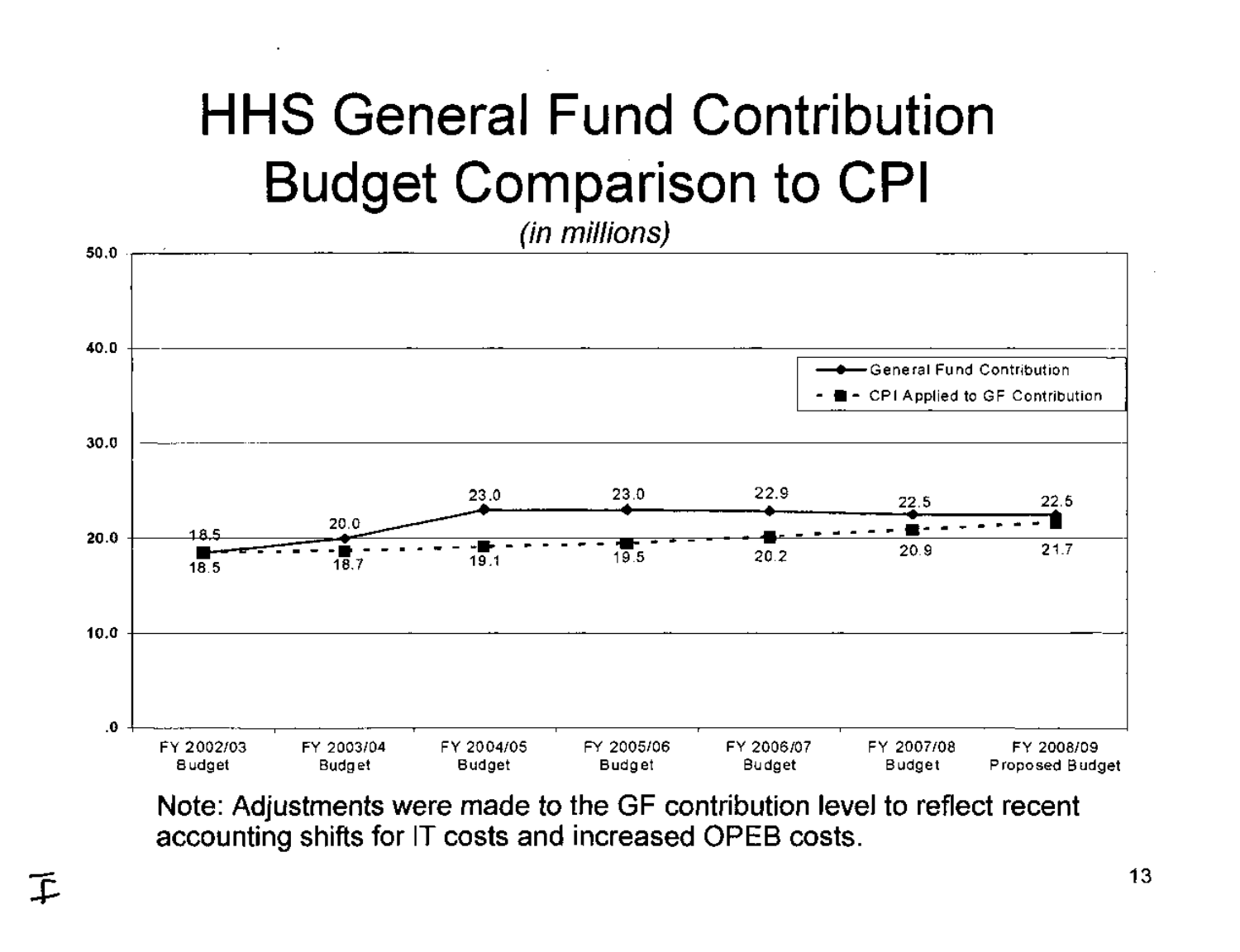### **HHS Funding Sources General Fund/State and Federal**

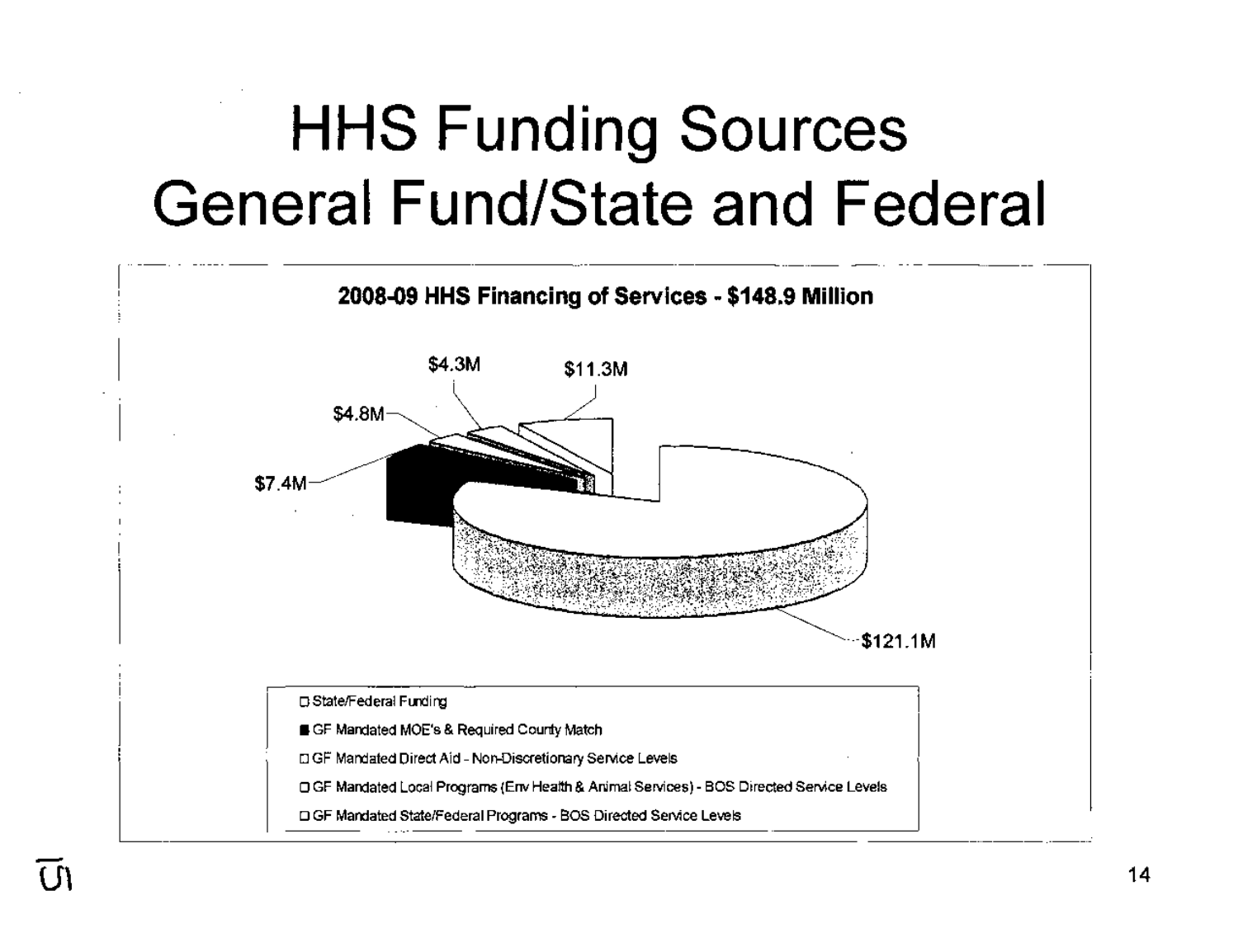### **HHS General Fund Distribution**

| FY 2008-09 Proposed Budget                                                                           |                 |               |  |  |  |
|------------------------------------------------------------------------------------------------------|-----------------|---------------|--|--|--|
| <b>Total Expenditures</b>                                                                            |                 | 148.9 Million |  |  |  |
| <b>Total Revenues</b>                                                                                |                 | 121.1 Million |  |  |  |
| lNet General Fund Cost                                                                               |                 | 27.8 Million  |  |  |  |
|                                                                                                      | <b>Millions</b> |               |  |  |  |
|                                                                                                      | 2007-08         | 2008-09       |  |  |  |
| GF Mandated MOE's & Required County Match                                                            | \$7.4           | \$7.4         |  |  |  |
| GF Mandated Direct Aid - Non-Discretionary Service Levels                                            | \$4.2           | \$4.8         |  |  |  |
| GF Mandated Local Programs - BOS Directed Service Levels<br>(Environmental Health & Animal Services) | \$4.3           | \$4.3         |  |  |  |
| GF Mandated State/Federal Programs - BOS Directed Service Levels                                     | \$11.5          | \$11.3        |  |  |  |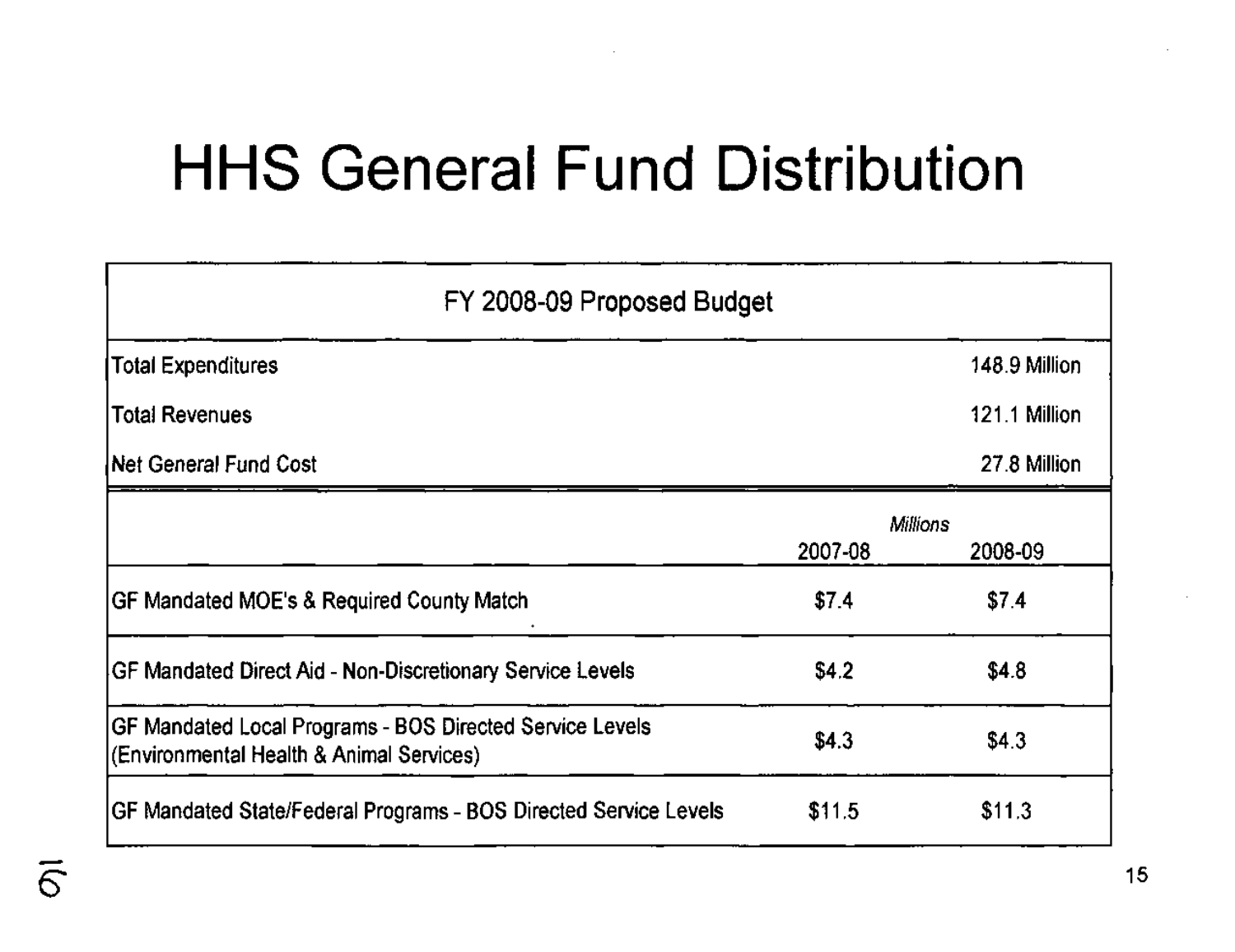### **Utilization of County General Fund**

- $\checkmark$  HHS Total Department Funding \$148.9M √ \$121M State / Federal Sources, \$27.8M GF
- $\checkmark$  Of the \$27.8M GF, \$11.3M Available for **Mandated Programs with Locally Determined Service Levels**
- ✓ Population Driven Growth in Mandatory Aid Services of Roughly \$1M/year Limits **Funding Available for Local Direction**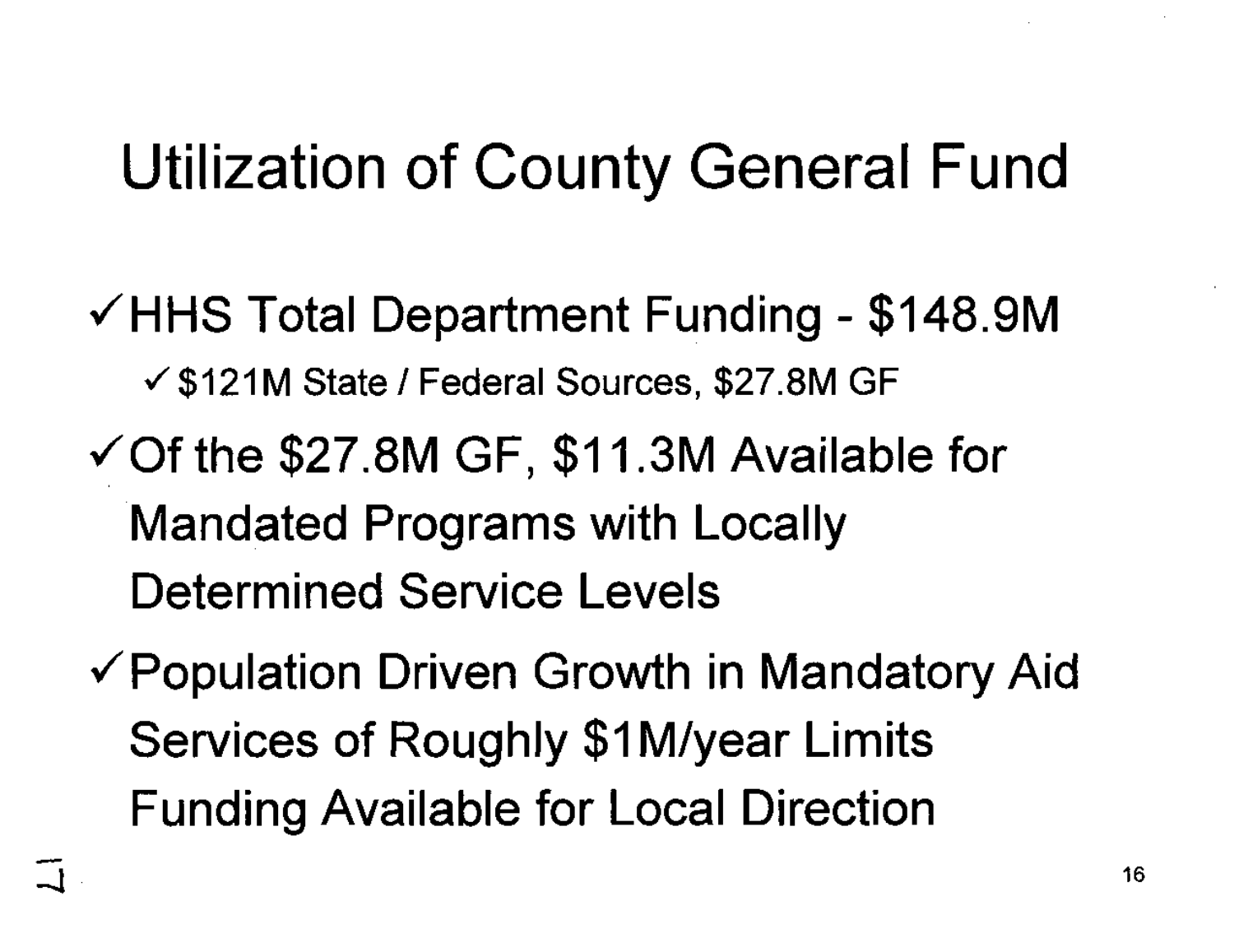## Summary Points

- $\checkmark$  Recognition Statewide of Across the Board Structural Funding Deficits within HHS
- $\checkmark$  Significant Cost Containment Efforts Already Taken by Placer HHS (\$35M in 7 years)
- $\checkmark$  Need for Continued Strategic Changes
- $\checkmark$  Although FY 2008-09 Proposed Budget is Balanced, Requires Severe Service Impacts

> Transition Funding may be Necessary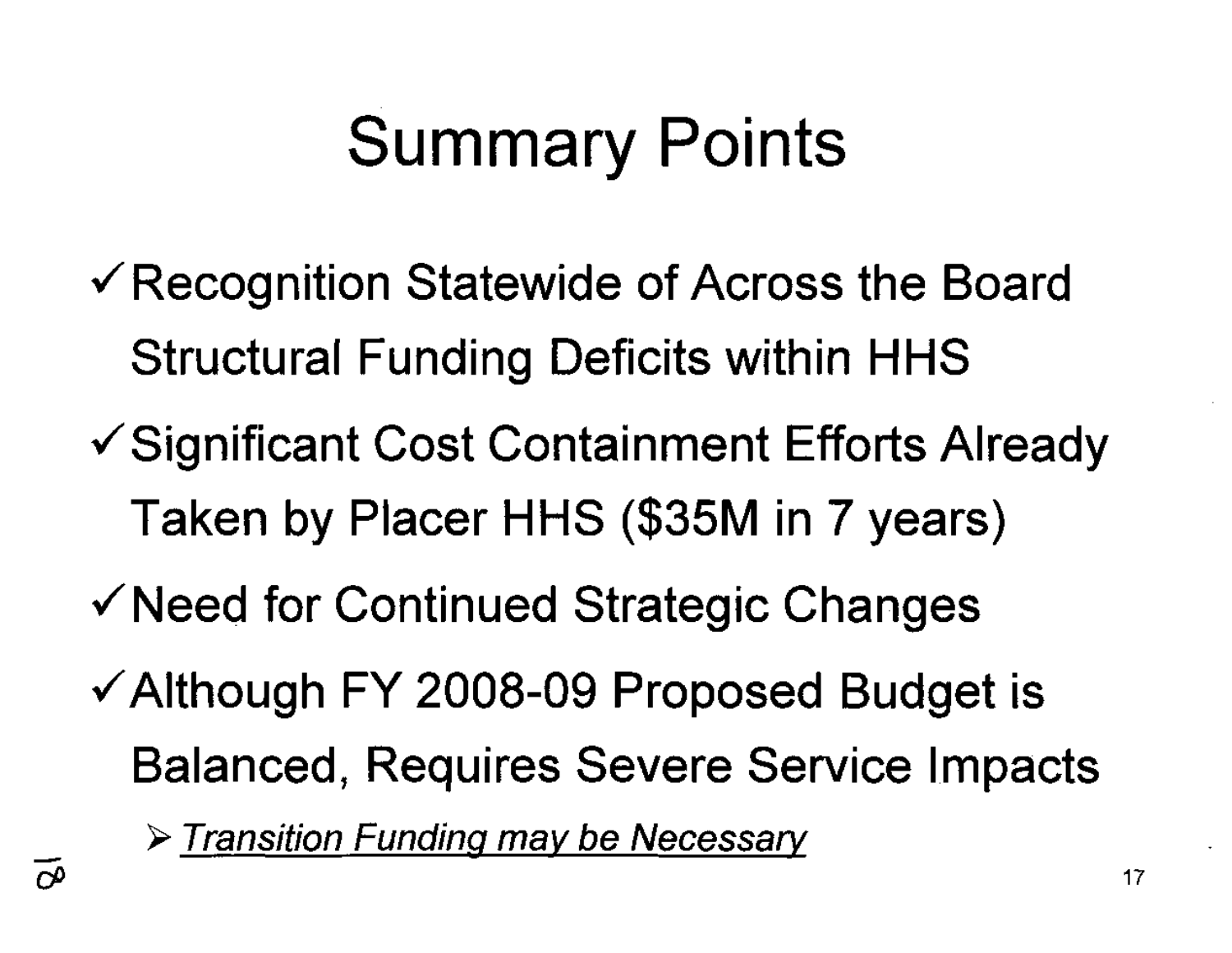## Decision Package Components

#### $\checkmark$  Service Impacts

- **Three Tiers of Program Restoration**
- Associated Administrative, Fiscal, & IT Support

#### $\checkmark$  Fiscal Implications

- County General Fund
- External Funding Sources

### $\checkmark$  Personnel Implications

- $\triangleright$  Attrition
- $\triangleright$  Mandatory Time Off / Furlough
- Reassignment Flexibility
- Layoffs

 $\vec{D}$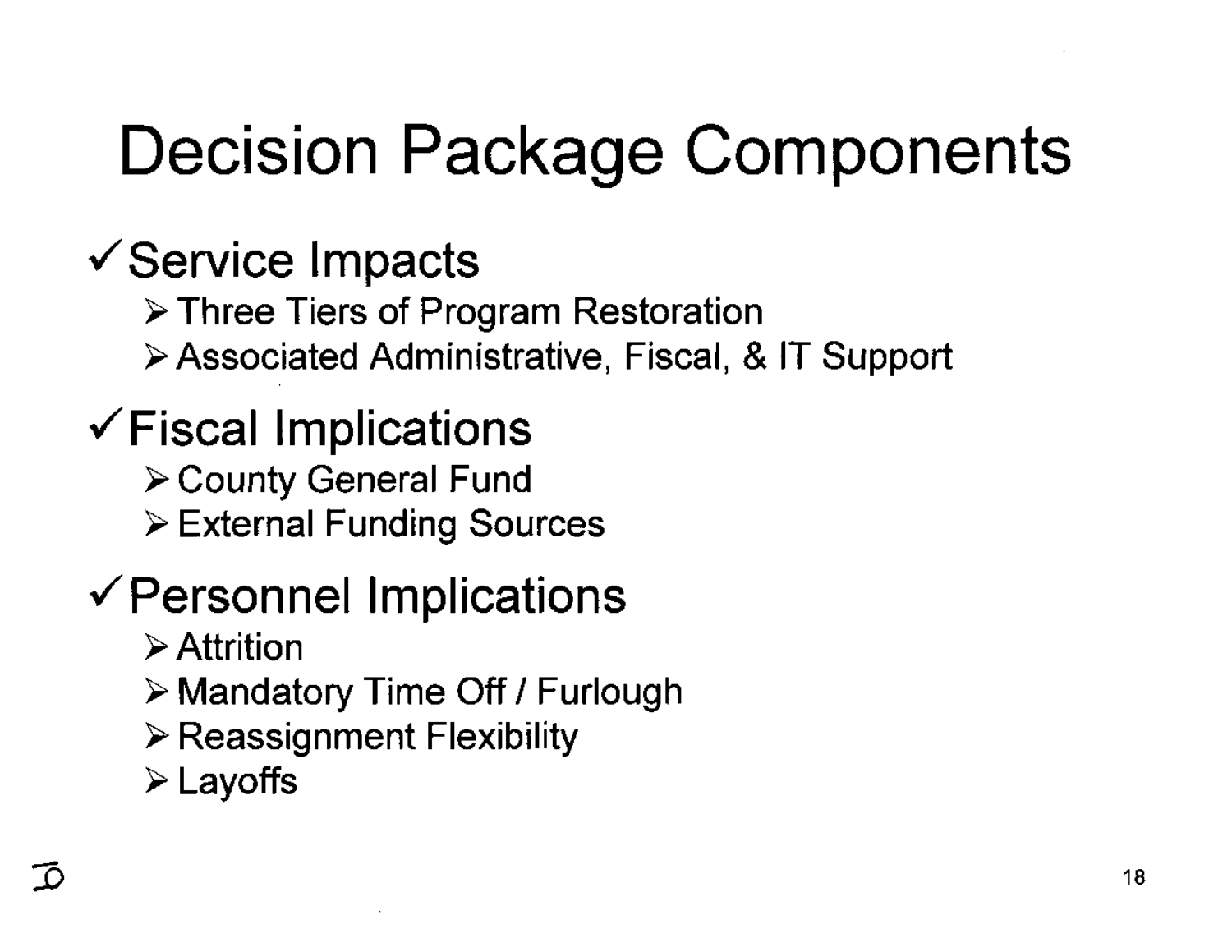## Decision Packages

### $\checkmark$  Decision Package #1

 $\triangleright$  \$9.6M Service Reduction - Proposed Budget

### $\checkmark$  Decision Package #2

- Restores Tier 1 Services
- $\triangleright$  Restores \$2.9M of Service (\$2.1M GF Augmentation)

### $\checkmark$  Decision Package #3

- Restores Tier 2 Services
- Restores \$6.3M of Service (\$4.3M GF Augmentation)

### $\checkmark$  Decision Package #4

- ▶ Restores Tier 3 Services
- Restores \$9.6M of Service (\$6. 1M GF Augmentation)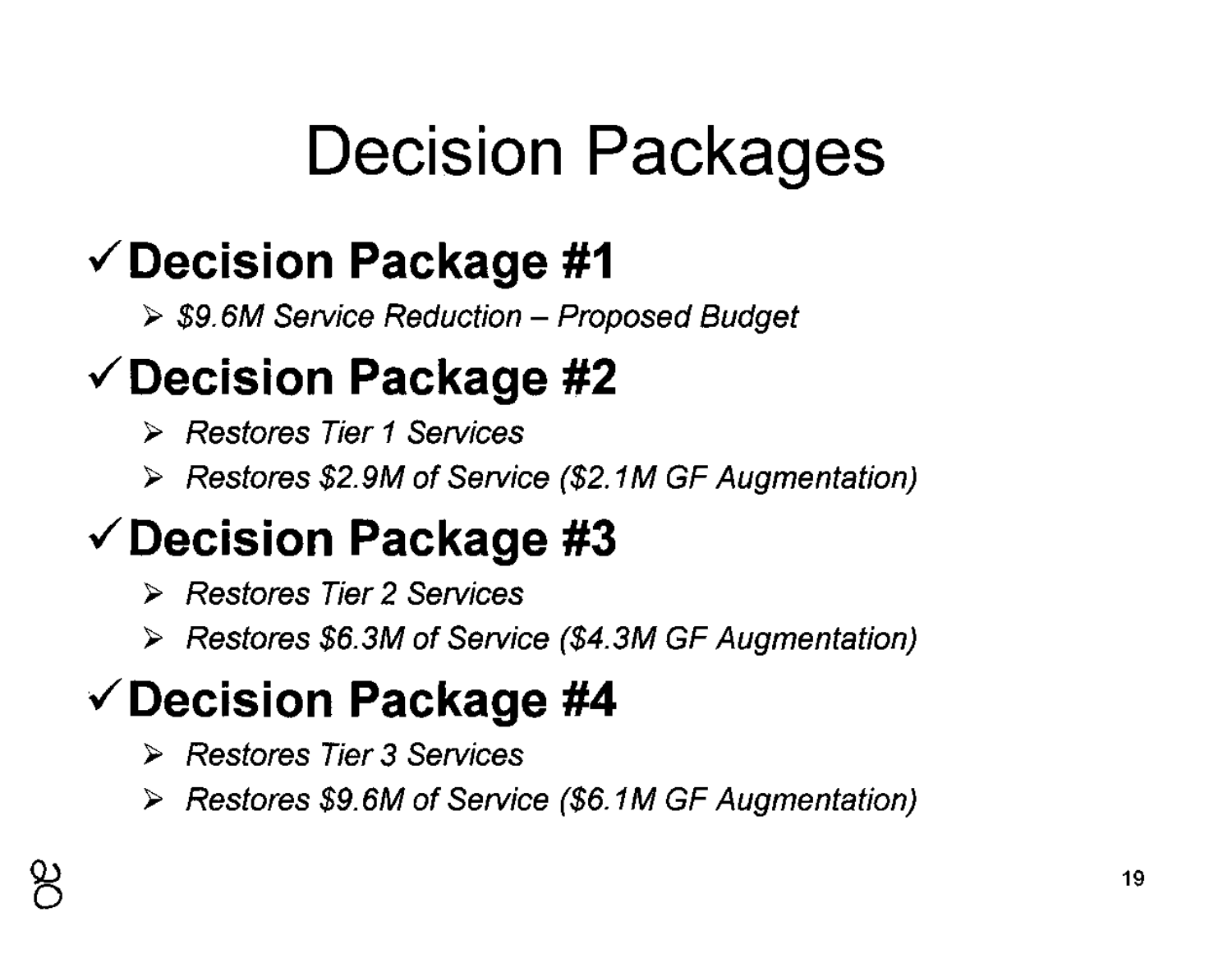

Does not include in Home Support Services (IHSS) Public Authority Positions listed are those funded per 08/09 Base Budget

\* Administrative/MIS Services \$6.9 M Budget is Cost-Applied to Olvisions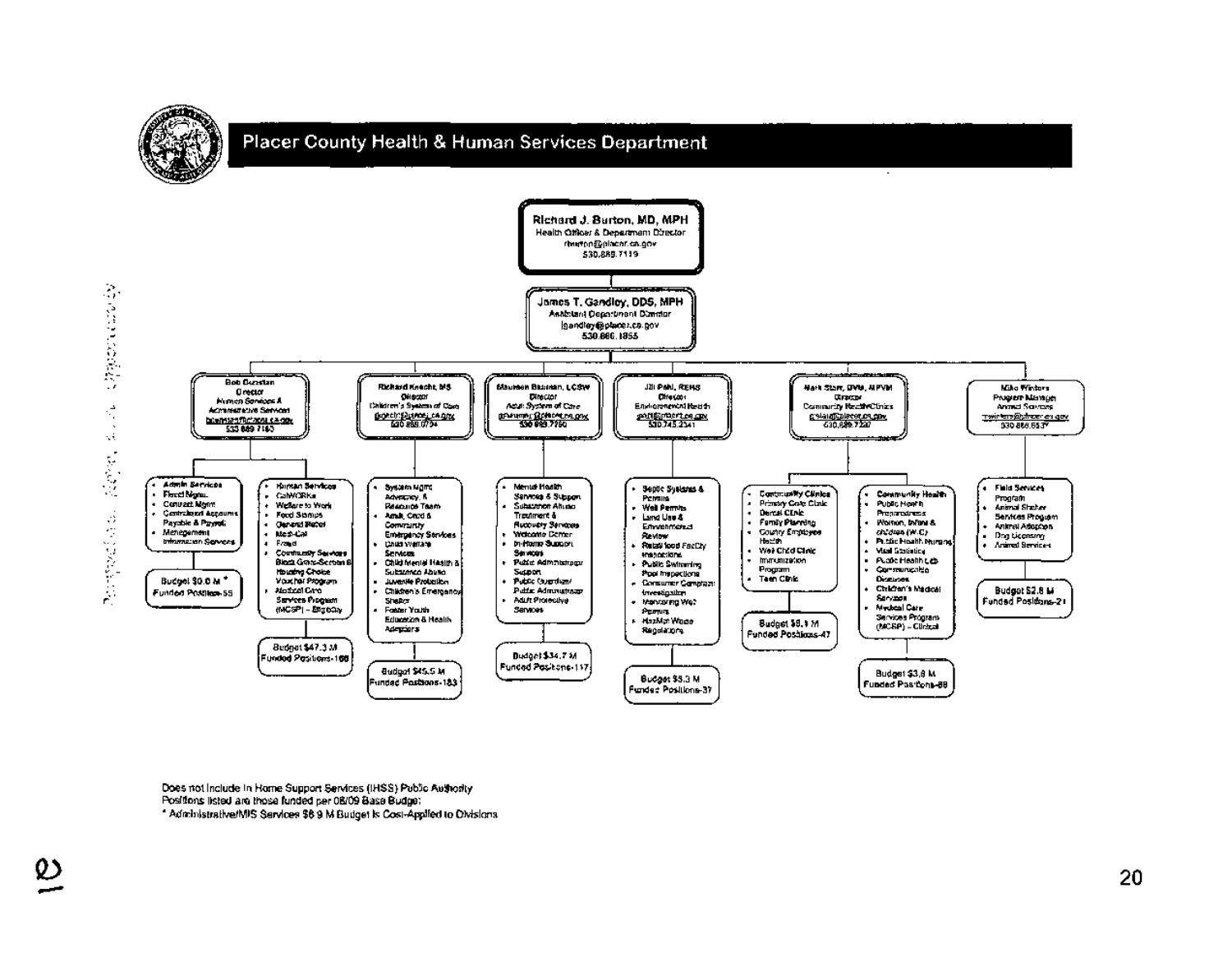#### **Placer County**

#### **2008 Health & Human Services - Client Services**

• Adult Mental Health & Substance Abuse • Animal Services • Child Mental Health & Substance Abuse .• Community Clinic • Community Health (Public Health Services) • Environmental Health • Human Services (Temp. Assistance & Employment Services) 6,026 7,824 4,764 6,703 2,575 5,003 21,764 • Medically Indigent Adult 2,603 **Totals** ,..('

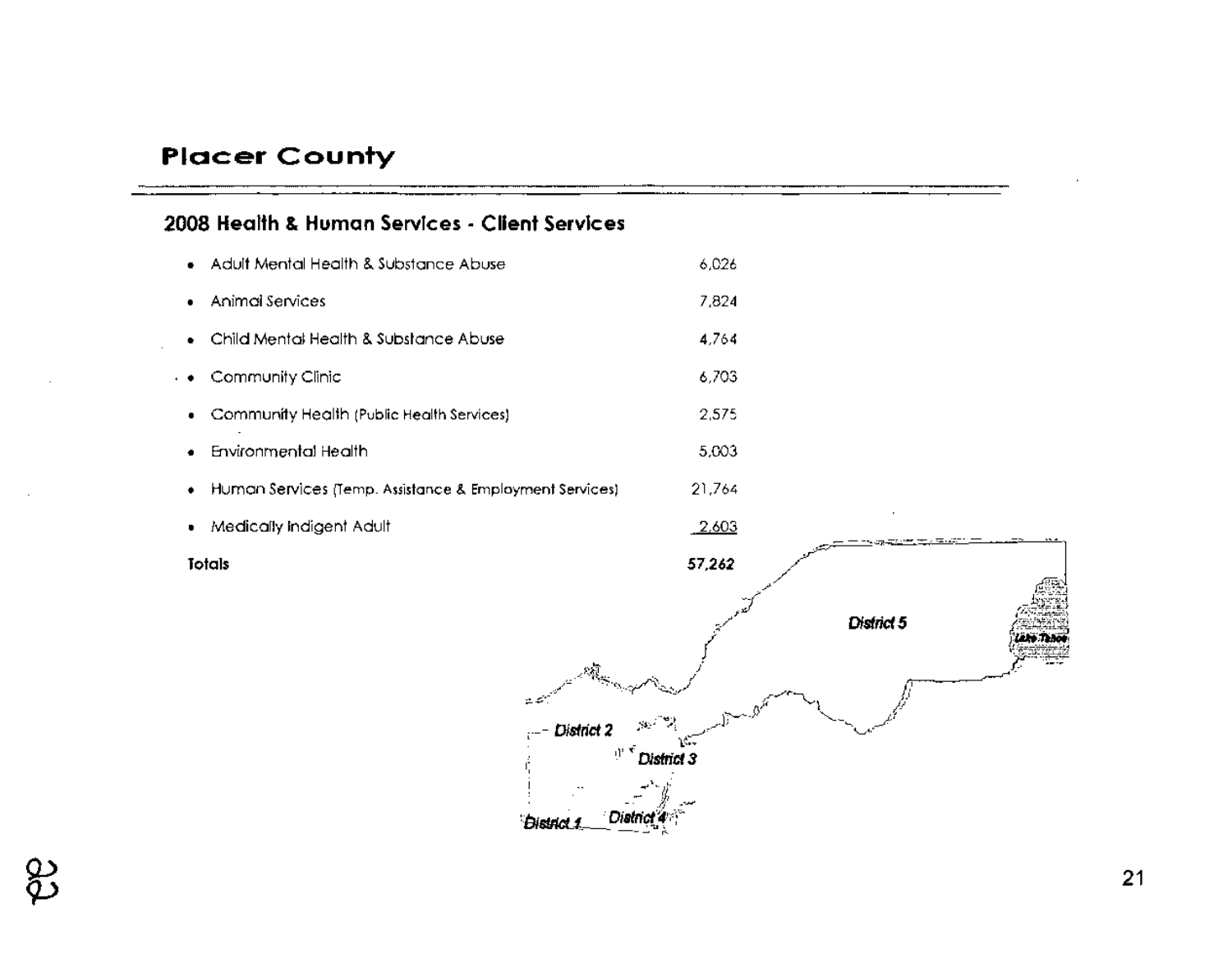### Criteria for Decision Package **Strategies**

- **,(Maintain Focus on Historic Priorities**
- $\checkmark$  Assure Public Safety
- **,(Maximize Federal, State and Other Non-County Fiscal Reimbursement**
- **,(Meet Mandates and Assure Services to Those with Greatest Need**
- $\checkmark$  Implement Organizational Changes to **Q) Assure Sustainable Business Operations**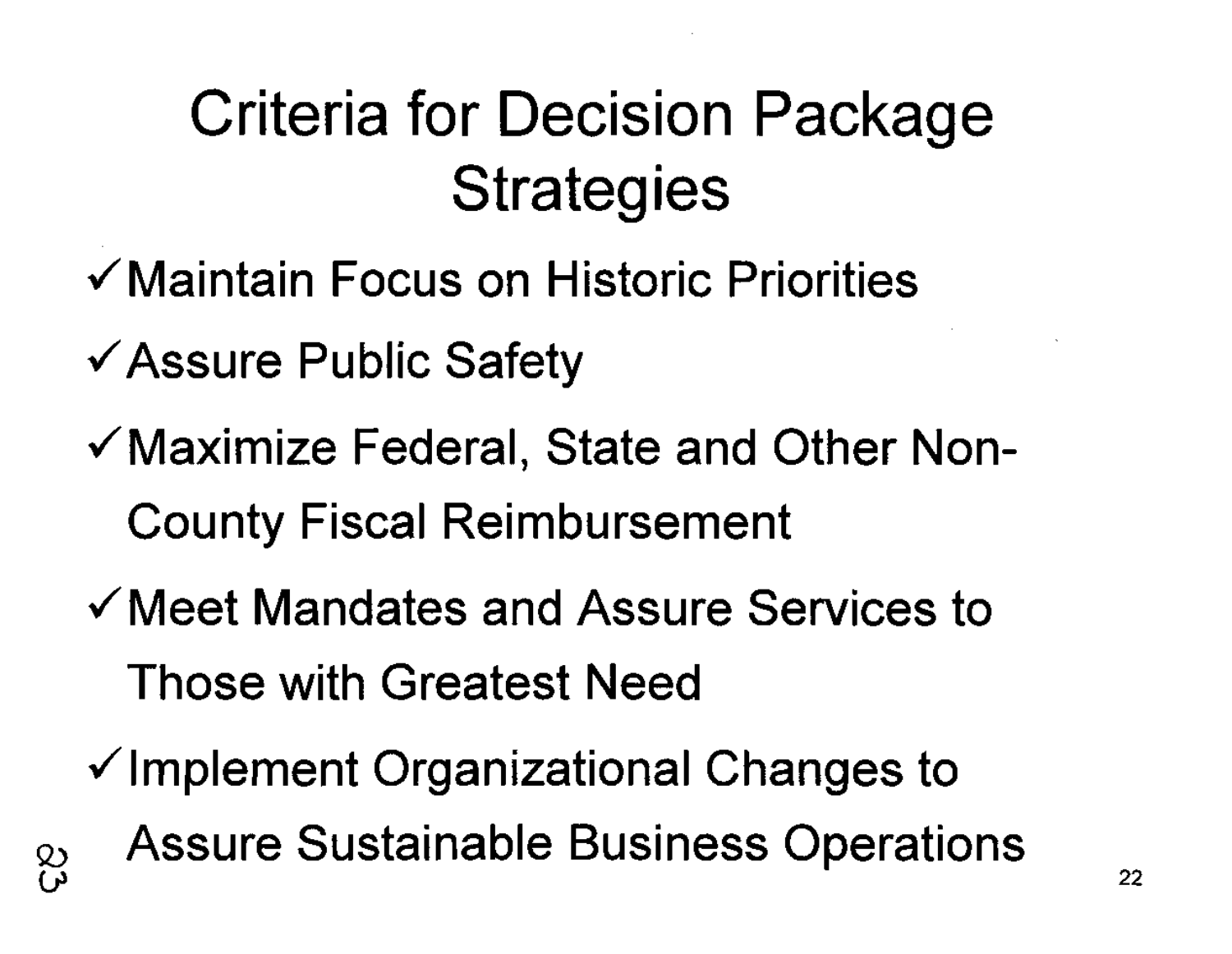### Decision Package Components

- $\checkmark$  Service Impacts
	- 1) Youth Protection & Mental Health Services
	- 2) Adult Protection, Substance Abuse & Mental Health Services
	- 3) Adult and Child Physical Health Services
	- 4) Community Public Health Protection
	- 5) Employment and Health Insurance Services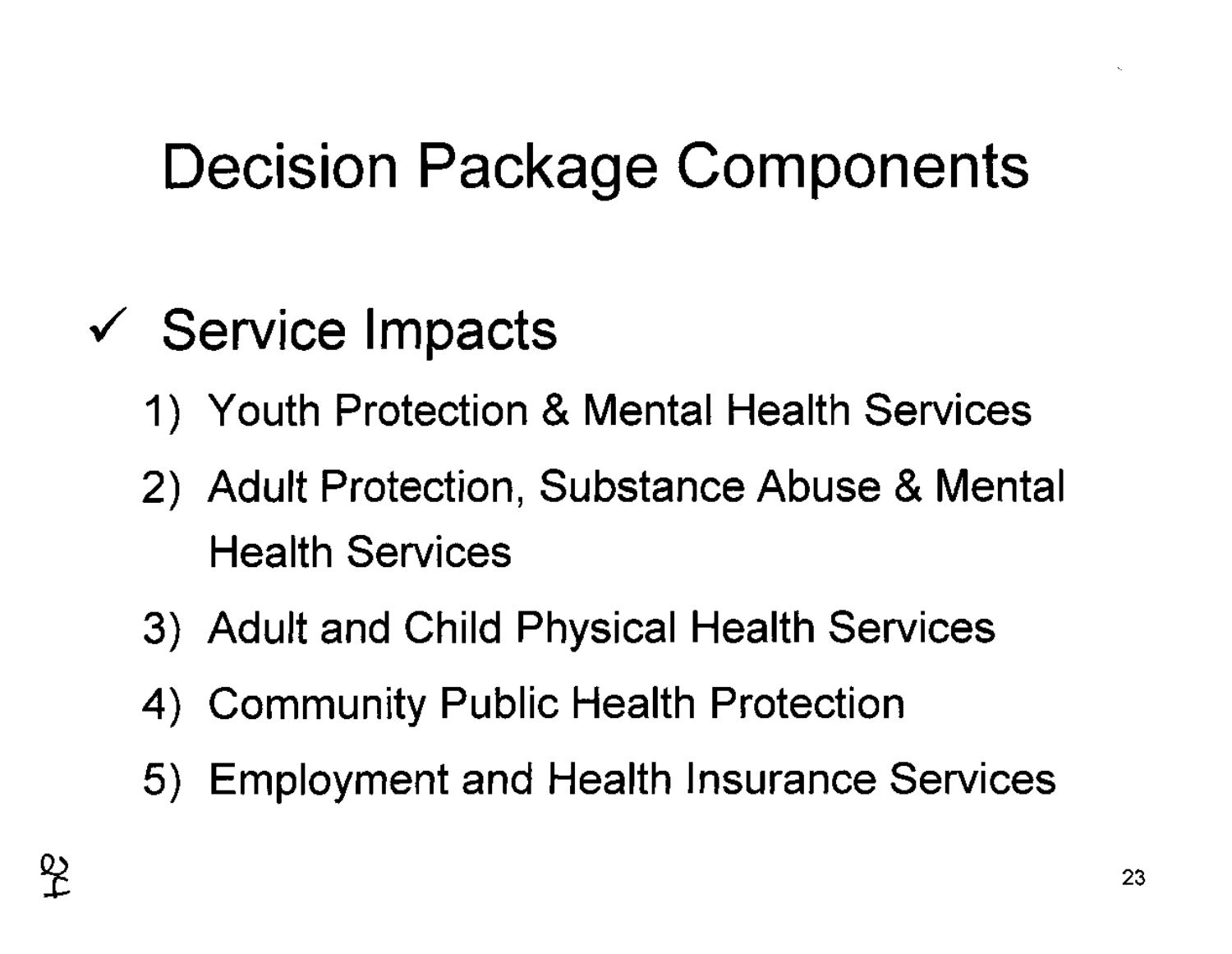#### 1) Youth Protection & Mental Health Services

- 50% Increase in Cases Per Worker  $\blacktriangleright$
- 2.1M  $\triangleright$  Delayed Investigations
	- Minimal Staffing of Emergency Shelter. ➤
	- Decreased Supervision of Staff ➤
	- Delayed Court Reports ➤
	- Decreased Quality Assurance / Improvements ➤
		- Delayed Vehicle and Computer Replacements



4.3M

6.1M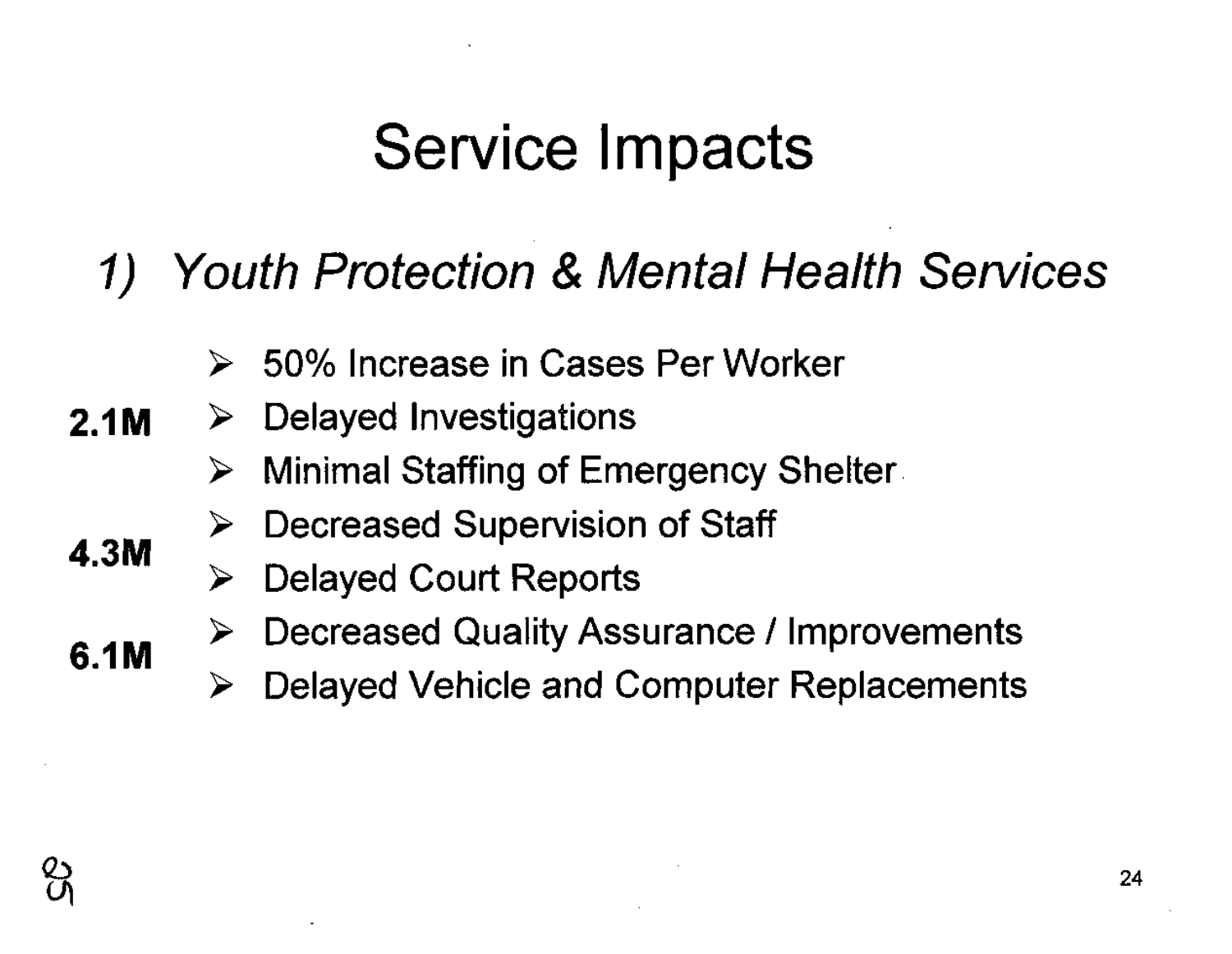2) Adult Protection, Substance Abuse and Mental Health Services

- Eliminate Pharmacy Assistance
- 50% Increase in Adult Protective Caseload Per **Worker** 
	- $\triangleright$  Transfer 300 with Psychiatric Disabilities to Clinic
	- Provide Only Crisis Intervention & Group Therapy ➤
	- Delayed Investigations ➤
		- Decreased Quality Assurance / Improvements ➤
- **6.1M**  $\triangleright$  Increase Reassessment from 12 to 18 Months

**2.1M**

**4.3M**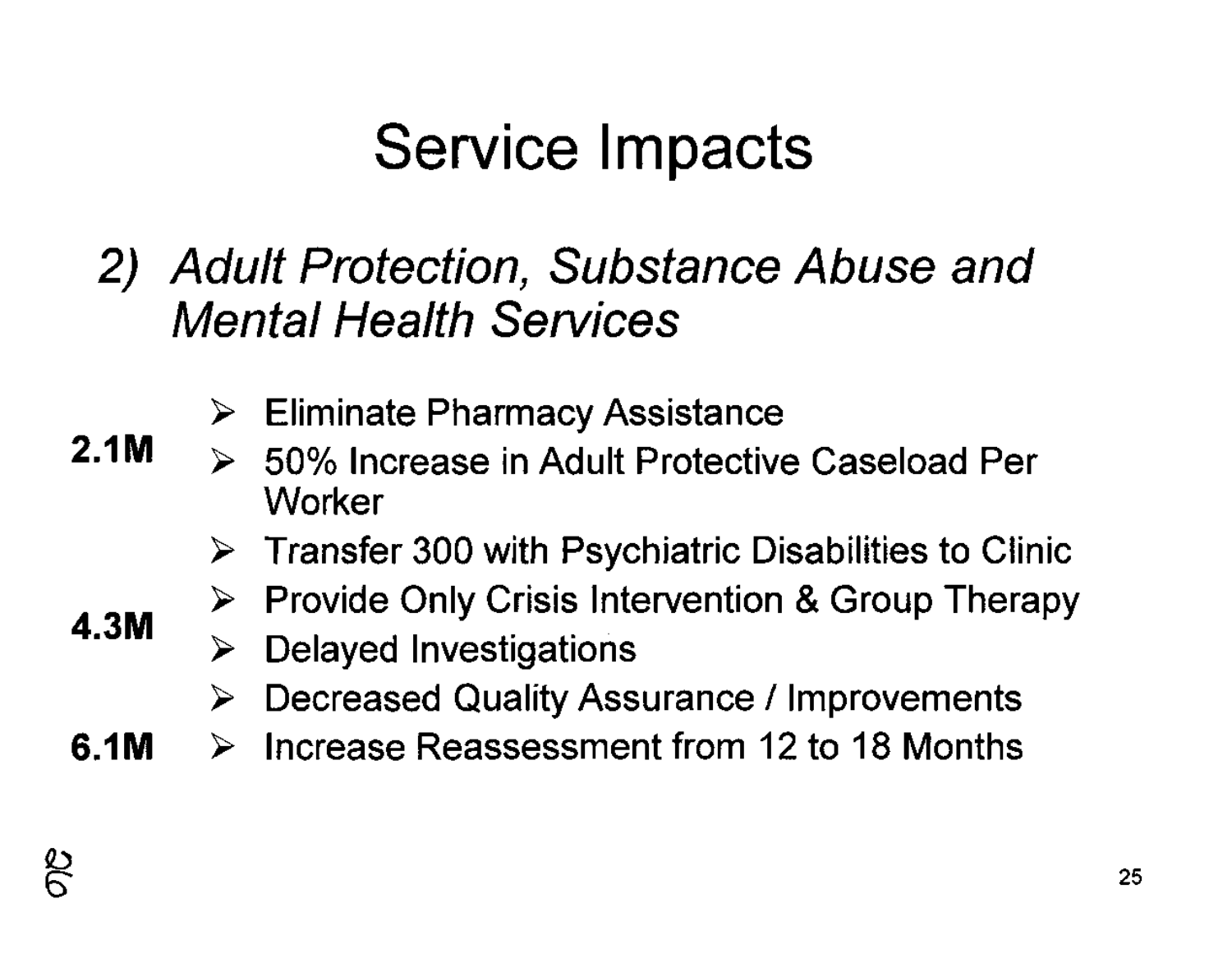#### 3) Adult & Child Physical Health Services

Delayed Patient Care & Reduced Provider  $\blacktriangleright$ 

#### 2.1M Efficiency

- $\triangleright$  Decreased Quality Assurance / Improvements
- 6.1M  $\triangleright$  Eliminate Hospitalist Contracts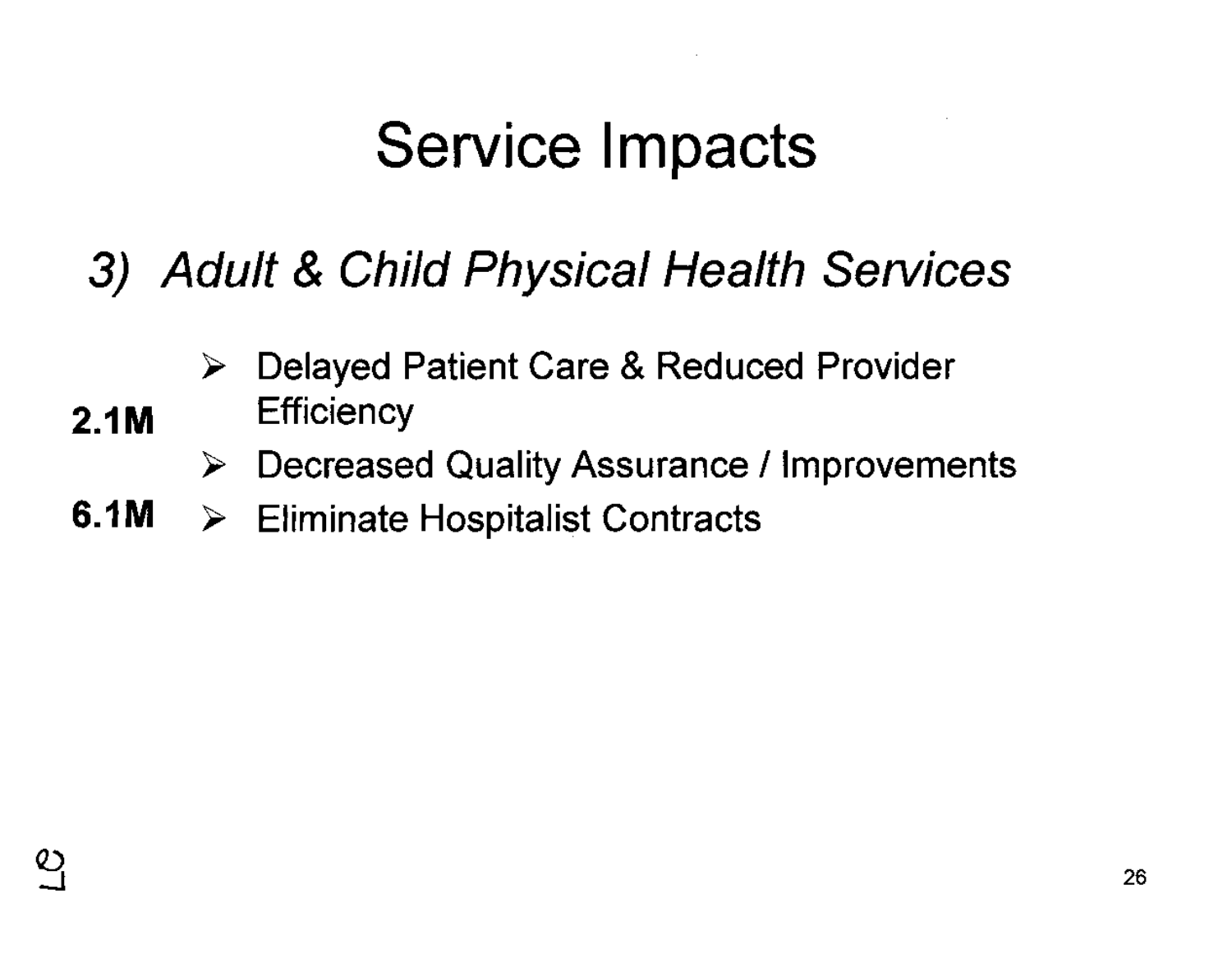#### 4) Community Public Health Protection

- 2.1M  $\triangleright$  Delayed Communicable Disease Investigations
- 4.3M  $\triangleright$  Reduced Health Education to Teens & Young Families
	- $\triangleright$  Reduced Laboratory Supervision
		- $\triangleright$  Delayed Laboratory Testing

6.1M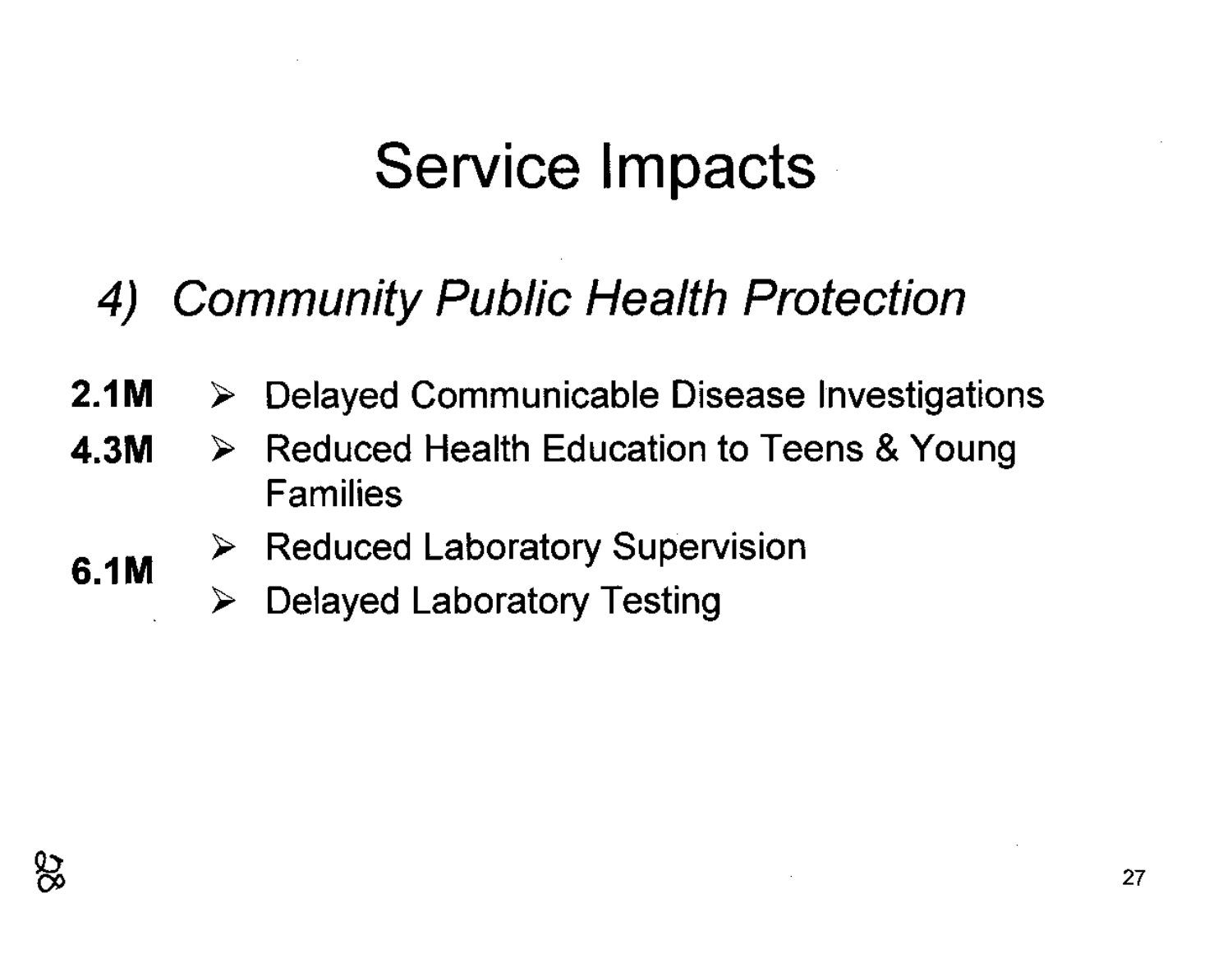#### 5) Employment & Health Insurance Services

- 2.1M  $\triangleright$  Reduced Eligibility Oversight
- 4.3M  $\triangleright$  Delayed Eligibility
	- Eliminate Business Advantage Network ➤
	- Decreased Quality Assurance / Improvement ➤
	- $\triangleright$  Decreased Employment Training
	- Eliminate Food Stamps for Adults Without Children ➤



6.1M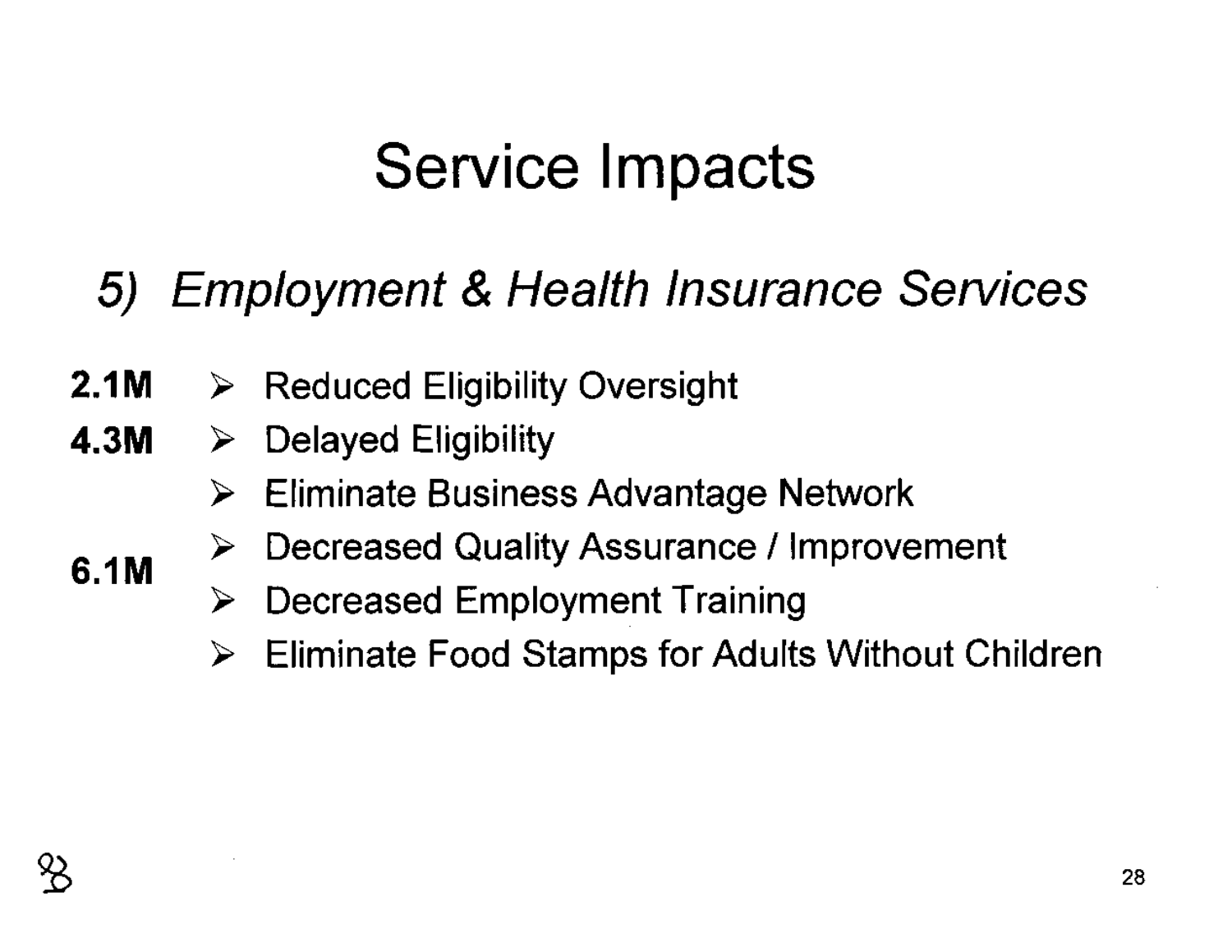### Decision Package Review

#### $\checkmark$  Decision Package #1

 $\triangleright$  \$9.6M Service Reduction - Proposed Budget

#### $\checkmark$  Decision Package #2

- Restores Tier 1 Services
- $\triangleright$  Restores \$2.9M of Service (\$2.1M GF Augmentation)

### $\checkmark$  Decision Package #3

- Restores Tier 2 Services
- Restores \$6.3M of Service (\$4.3M GF Augmentation)

#### $\checkmark$  Decision Package #4

- Restores Tier 3 Services
- Restores \$9.6M of Service (\$6. 1M GF Augmentation)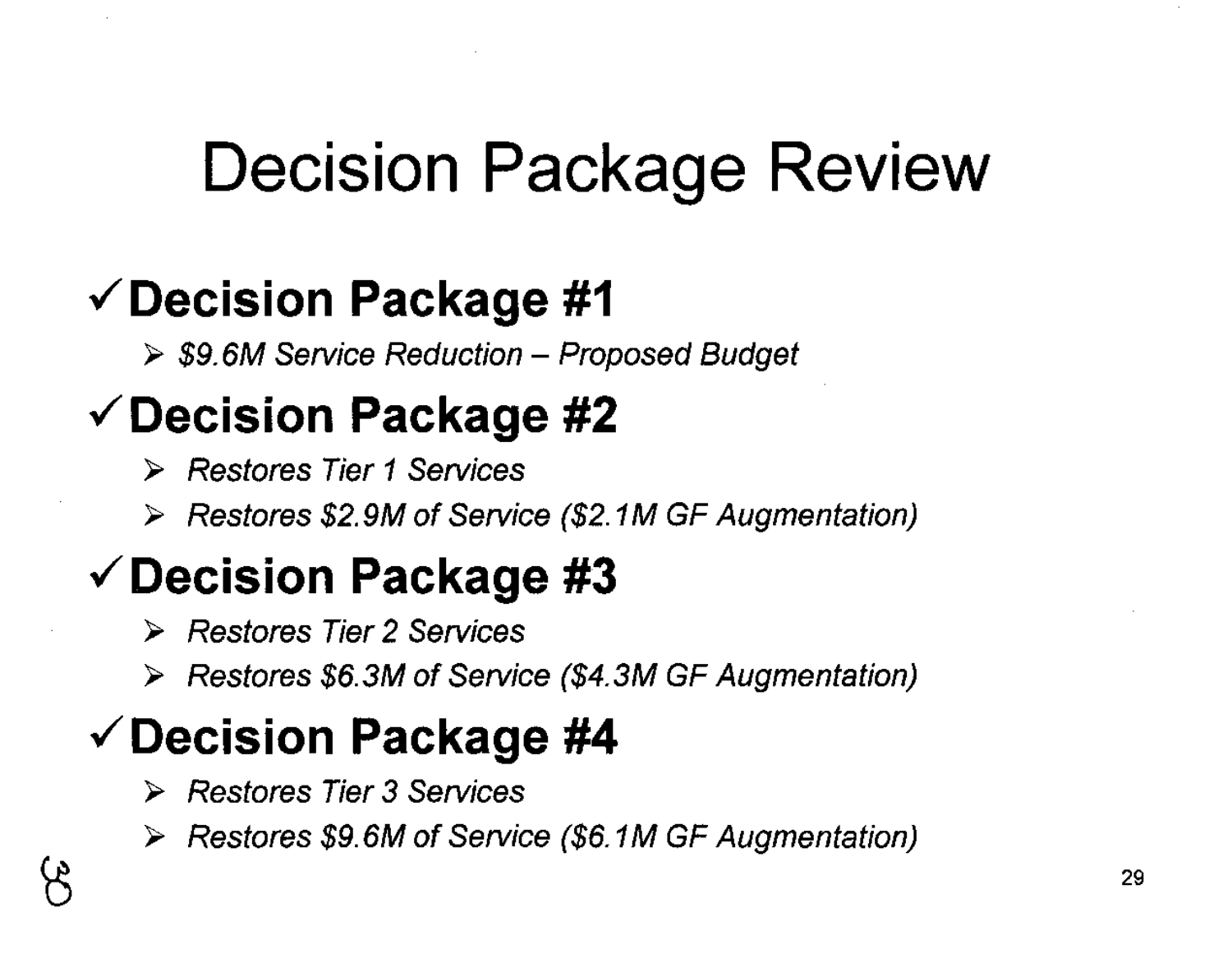### Decision Package Review

| 2008-09 BOS Decision Packages                                                                                                |                                        |                              |                              |                               |  |
|------------------------------------------------------------------------------------------------------------------------------|----------------------------------------|------------------------------|------------------------------|-------------------------------|--|
| Decision<br>Package                                                                                                          | <b>Model</b>                           | General Fund<br>Augmentation | <b>Associated</b><br>Revenue | Total<br>Cumulative<br>Impact |  |
| #1                                                                                                                           | <b>Proposed Budget</b>                 | \$0                          | $($3.5 \text{ million})$     | $($9.6$ million)              |  |
| #2                                                                                                                           | <b>Proposed Budget</b><br>Augmentation | \$2.1 million                | \$.8 million                 | \$2.9 million                 |  |
| #3                                                                                                                           | <b>Proposed Budget</b><br>Augmentation | \$4.3 million                | \$2.0 million                | \$6.3 million                 |  |
| #4                                                                                                                           | <b>Proposed Budget</b><br>Augmentation | \$6.1 million                | $$3.5$ million               | \$9.6 million                 |  |
| Note: Decision Package Models #1, #2 and #3 will require some level of one-time, transitional funding - to be<br>determined. |                                        |                              |                              |                               |  |